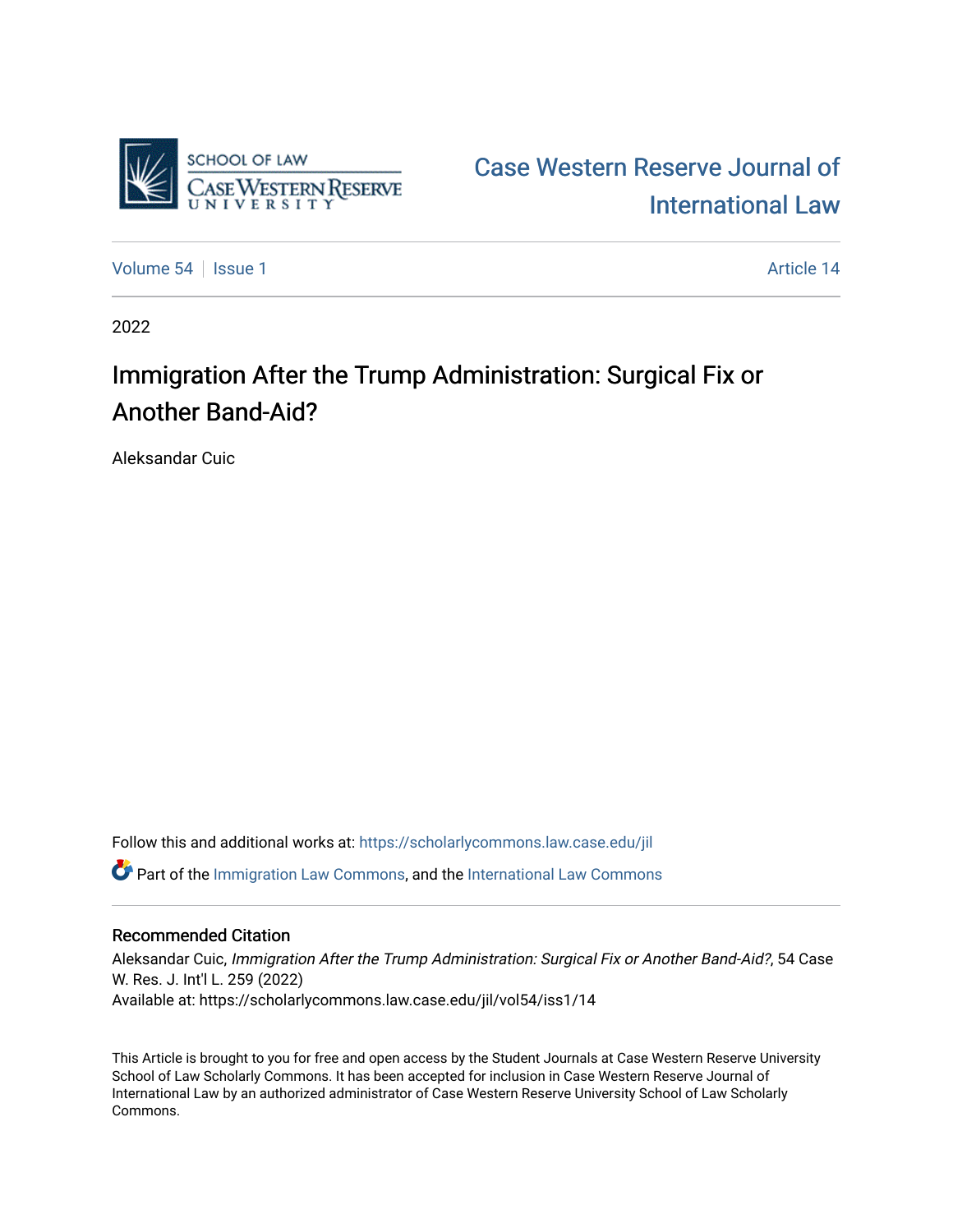# IMMIGRATION AFTER THE TRUMP Administration: Surgical Fix or ANOTHER BAND-AID?<sup>†</sup>

### *Aleksandar Cuic\**

#### TABLE OF CONTENTS

#### I. Introduction

On January 20, 2021, many immigration practitioners, advocates, and representatives breathed a collective sigh of relief. The Trump Administration was no longer in office and what was perceived as a four-year assault on immigration was finally over.1 The Biden Administration was sworn in and with it came promises of reform, new policies, and a more effective immigration system.2 A common feature of new incoming administrations, particularly those that are politically different from the previous incumbent administration, is the undoing of

<sup>†</sup> Credit for this title must be given to Case Western Reserve University School of Law student, Alireza Nourani-Dargiri (J.D. 2022).

<sup>\*</sup> Aleksandar Cuic is an adjunct professor of law at Case Western Reserve University School of Law and a partner at Robert Brown LLC. He received his Juris Doctorate from the Cleveland Marshall School of Law and is admitted to practice law in the State of Ohio. He also received a Master's in Business Administration from the Cleveland State University College of Business. Aleksandar is a graduate of Bowling Green State University, where he majored in International Business and Russian Language/Culture.

<sup>1.</sup> Todd Schulte, *Tearing Families Apart: The Impact of Trump's Immigration Agenda*, FWD.US (Sept. 29, 2020), https://www.fwd.us/news/the-impact-oftrumps-immigration-agenda/ [https://perma.cc/HWB4-XYBM].

<sup>2.</sup> Franco Ordoñez, *On Immigration, Biden Goes Big in Opening Bid to Congress*, NPR (Jan. 20, 2021, 5:00 AM), https://www.npr.org/sections/ina uguration-day-live-updates/2021/01/20/958626092/on-immigration-biden-go es-big-in-opening-bid-to-congress [https://perma.cc/6WSD-8UBJ].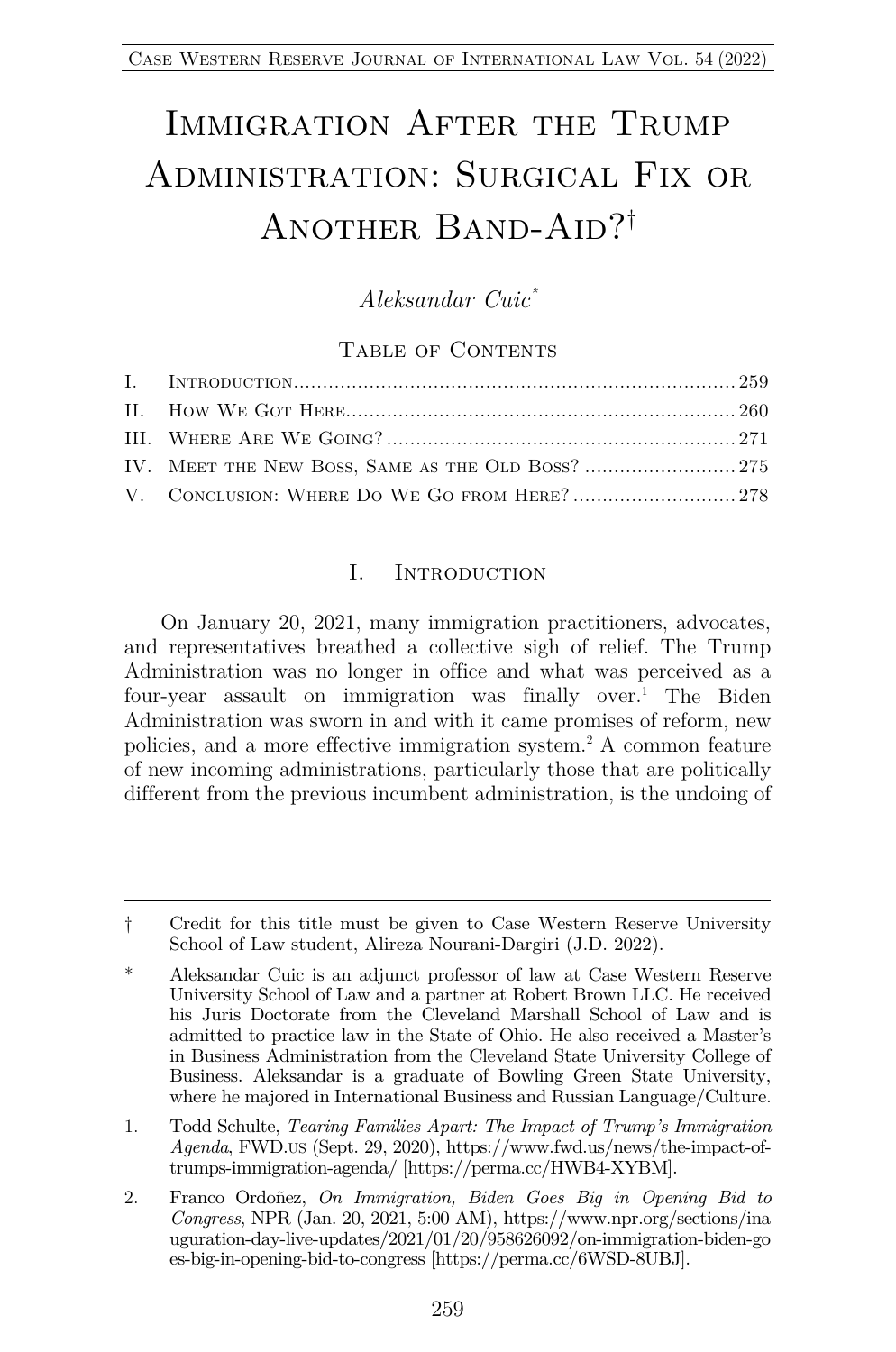the priorities and ambitions of the prior president.3 The Biden Administration seems, at least we believe, to be no different in that regard.

However, questions remain: will this immigration system, riddled with outdated laws and policies that no longer apply in twenty-first century America, get the surgical fix it requires or will it be left with another Band-Aid? And, how did we get here under the Trump Administration?

#### II. How We Got Here

The Trump Administration's "desire to limit lawful (and unlawful) immigration is well-documented and was implemented through various executive actions and regulatory initiatives by governmental agencies, including the Departments of Homeland Security, Labor, and State."4 These agencies are headed by individuals who serve as integral parts of any president's administration. One expects cabinet members to be partisan, sharing in the vision set forth by the President.5 They are often former colleagues, holdovers from similar administrations, and party loyalists. <sup>6</sup> For better or worse, we expect this. We witnessed Trump officials influence our immigration system. Officials like Stephen Miller, an immigration hardliner; Chad Wolf, a former Transportation Security Administration employee turned lobbyist; and Ken Cuccinelli, a former political candidate who once compared undocumented immigrants to "foreign invaders,"7 all helped shape the Trump

6. David E. Lewis, *Presidential Appointments and Personnel*, 14 ANN. REV. POL. SCI. 47, 53 (2011).

<sup>3.</sup> Rishi P. Oza, *Biden Overturning Many Trump Initiatives,* BROWN IMMIGR. L. (Feb. 8, 2021), https://www.brownimmigrationnc.com/blog/202 1/february/biden-overturning-many-trump-initiatives/ [https://perma.cc/H 5JZ-FG8B].

<sup>4.</sup> *Id.*

<sup>5.</sup> CONG. RSCH. SERV., RL30673, THE PRESIDENT'S CABINET: EVOLUTION, ALTERNATIVES, AND PROPOSALS FOR CHANGE (2000).

<sup>7.</sup> Andrew Kaczynski, *Trump Official Has Talked About Undocumented Immigrants as 'Invaders' Since at Least 2007*, CNN (Aug. 17, 2019, 9:00 AM), https://www.cnn.com/2019/08/17/politics/kfile-ken-cuccinelli-im migration-invasion-rhetoric/index.html [https://perma.cc/3P8G-SNZ2].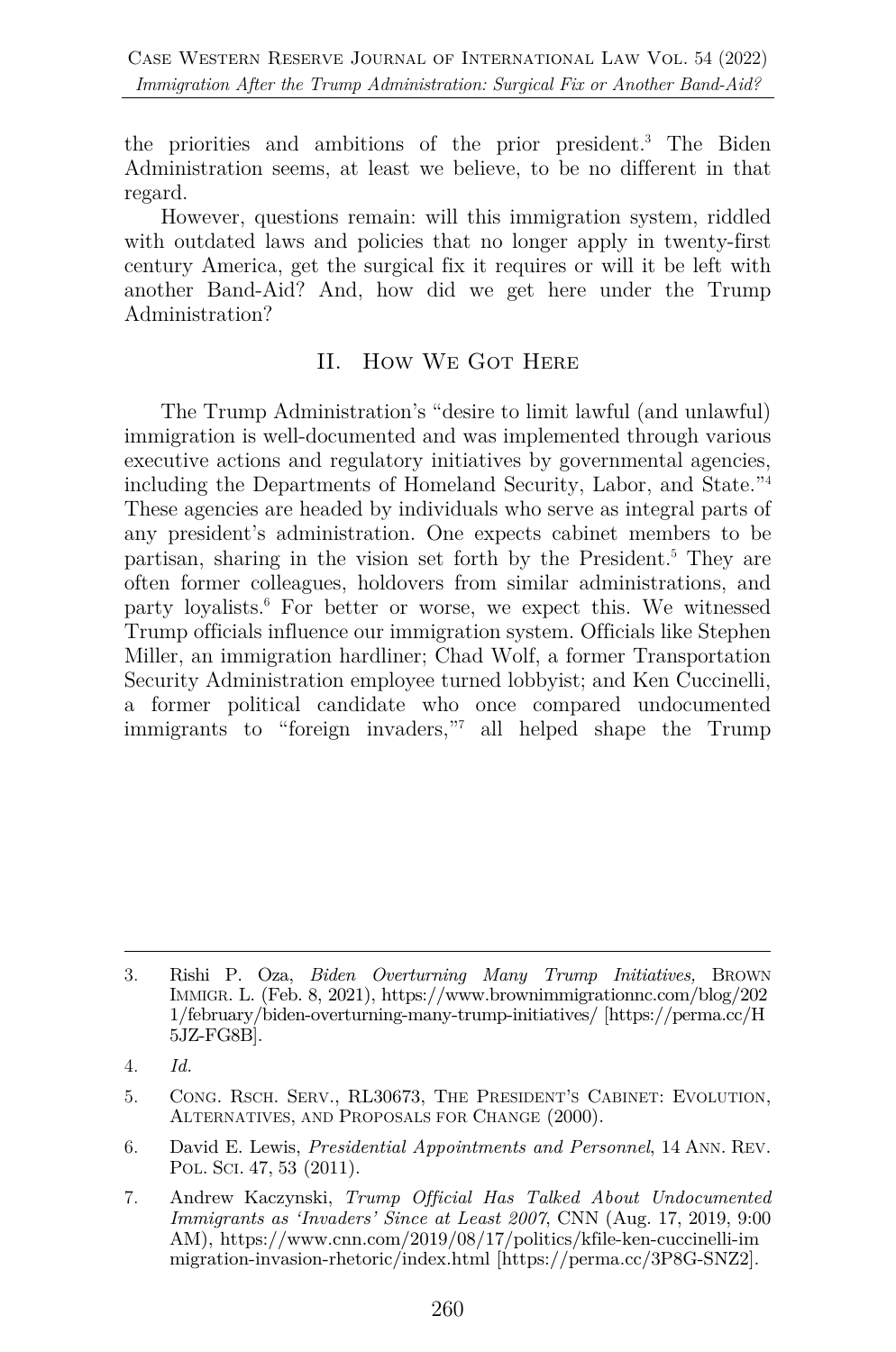Administration's immigration policy.8 Again, we expect the President's cabinet members to be partisan and loyal to the cause.<sup>9</sup>

The courts however, we are told, are where bias and influence have no impact. Law, fact, and fairness rule; and justice is blind. However, ask any immigration practitioner and they will tell you that the immigration court system is a different story. It is not your regular court. Over the past four years, the immigration court system, which falls under the Department of Justice, hired hundreds of new immigration judges while Trump's Attorneys General, authorized by regulation,10 made sweeping changes to immigration case law and precedent.11 Decisions from the Board of Immigration Appeals ("BIA"), the appellate body of the immigration court system, came in rapid fire on what felt like a weekly basis.

President Trump expressed his immigration agenda throughout his campaign. He proposed a wall between the United States and Mexico, $12$ no option of amnesty,13 a limitation on individuals entering the United

- 9. See CONG. RSCH. SERV., *supra* note 5.
- 10. *See* 8 C.F.R. §1003.1(h)(1)(i) (2021).
- 11. Sarah Pierce & Jessica Bolter, *Dismantling and Reconstructing the U.S. Immigration System: A Catalog of Changes Under the Trump Presidency*, MIGRATION POL'Y INST. (July 2020), https://www.migrationpolicy.org/s ites/default/files/publications/MPI\_US-Immigration-Trump-Presidency -Final.pdf [https://perma.cc/5JJ7-LRZT].
- 12. Tamara Keith, *Once a Fence, Later Slats, Almost Always a Wall: Trump's Border Wall Contradictions*, NPR (Jan. 11, 2019, 7:53 AM), https://www.npr.org/2019/01/11/683920624/once-a-fence-later-slats-al most-always-a-wall-trumps-border-wall-contradictions [https://perma.cc /3SJC-NRXH].
- 13. John Whitesides, *Trump's Planned Order on 'Dreamers' Will Not Include Amnesty, White House Says,* REUTERS (July 10, 2020, 6:57 AM), https://www.reuters.com/article/us-usa-trump-immigration/trumps-pla nned-order-on-dreamers-will-not-include-amnesty-white-house-says-idUS KBN24B35E [https://perma.cc/AL5Z-3AQL].

<sup>8.</sup> *Stephen Miller's Influence on Immigration Policy—and Throughout the Administration*, AM. OVERSIGHT (Jan. 27, 2021), https://www.american oversight.org/investigation/stephen-millers-influence-on-immigrationpolicy-and-throughout-the-administration [https://perma.cc/7KDS-QLL F]; Zolan Kanno-Youngs & Maggie Haberman, *Ken Cuccinelli Emerges as Public Face, and Irritant, of Homeland Security*, N.Y. TIMES (Sept. 5, 2019), https://www.nytimes.com/2019/09/05/us/politics/ken-cuccinelliimmigration-trump.html [https://perma.cc/24CE-ELD5]; Julia Ainsley, Katy Tur & Laura Strickler, *Trump Admin Considering Chad Wolf, an Author of Family Separation Policy, for DHS Chief*, NBC NEWS (Oct. 22, 2019, 1:57 PM), https://www.nbcnews.com/politics/immigration/trumpadmin-considering-chad-wolf-architect-family-separation-dhs-chief-n1070 006 [https://perma.cc/3LK8-8CQU].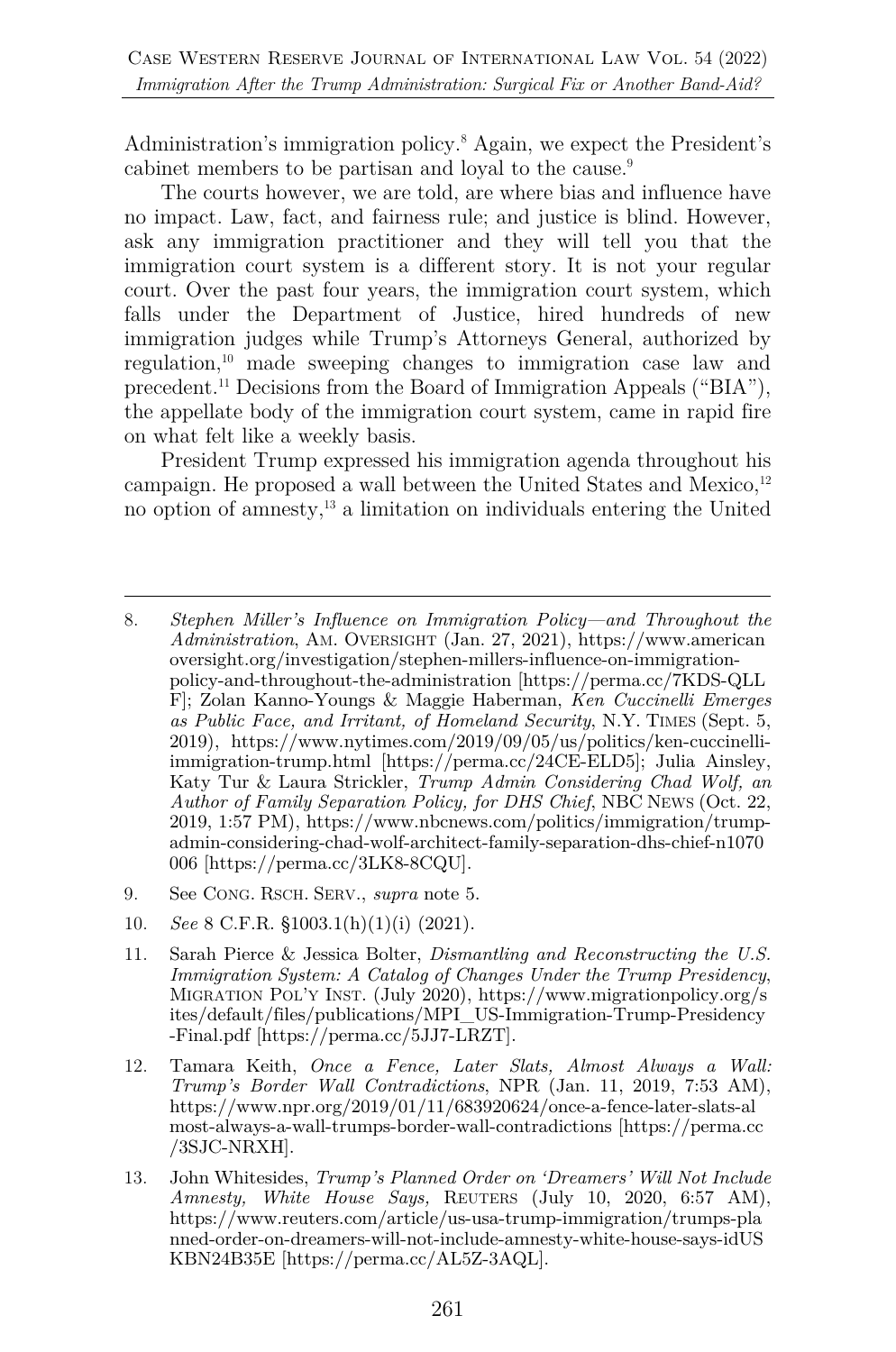States,<sup>14</sup> and more deportations,<sup>15</sup> just to name a few.<sup>16</sup> However, actually executing that plan in Washington would be a hurdle. In a canny move, knowing congressional reform and political support was a hopeless endeavor, the Trump Administration used the immigration court system to drive their policy agenda.<sup>17</sup> They wasted no time showing their cards. On September 10, 2018, then-Attorney General Jefferson Sessions III, before the largest class of immigration judge hires in history, appeared in person and provided his remarks, as an overview of the Trump vision to reform this system. 18

Fairly, Attorney General Sessions stated that "it is perfectly legitimate, moral, and decent for a nation to have a legal system of immigration and to enforce the system it adopts."19 A statement with which most would agree.<sup>20</sup> Simply stated, it is fair to have a structure of rules and regulations that outline a nation's immigration system. Otherwise, it would be chaotic. However, that is not where Attorney General Sessions stopped in his speech. Instead, he proceeded to lay the foundation of the Trump agenda.<sup>21</sup>

Statements such as "[immigrants] should file their claim and wait their turn,"<sup>22</sup> " $[c]$ ases must be moved to conclusion,"<sup>23</sup> and "our goal is

- 14. Susan Heavey et al., *Trump Administration Sets Record Low Limit for New U.S. Refugees*, REUTERS (Oct. 28, 2020, 8:31 AM), https://www.reu ters.com/article/us-usa-immigration-refugees/trump-administration-sets-r ecord-low-limit-for-new-u-s-refugees-idUSKBN27D1TS [https://perma.cc/ K8MS-AQDD].
- 15. Ted Hasson & Quint Forgey, *Trump Promises Mass Deportations of 'Millions of Illegal Aliens' Next Week*, POLITICO (June 18, 2019, 7:04 AM), https://www.politico.com/story/2019/06/18/trump-deportation-illegalaliens-1367012 [https://perma.cc/3Z75-7UUE].
- 16. See *Timeline of Federal Policy on Immigration, 2017-2020*, BALLOTPEDIA, https://ballotpedia.org/Timeline of federal policy on immigration, 20 17-2020 [https://perma.cc/TW5Y-DNHZ], for a more extensive list of immigration policies President Trump implemented during his term in office.
- 17. Pierce & Bolter, *supra* note 11.
- 18. Att'y Gen. Jeff Sessions, *Attorney General Sessions Delivers Remarks to the Largest Class of Immigration Judges in History for the Executive Office for Immigration Review*, U.S. DEP'T OF JUST. (Sept. 10, 2018), https://www. justice.gov/opa/speech/attorney-general-sessions-delivers-remarks-largest-cl ass-immigration-judges-history [https://perma.cc/4NAY-KVSN].
- 19. *Id.*
- 20. *Id.* ("The American people are good and just. They rightly want a lawful system they can be proud of.").
- 21. *Id.*
- 22. *Id.*
- 23. *See generally id*. We can infer that moving cases through to conclusion and deterring illegal immigration means finishing cases quickly and deporting as many immigrants as possible.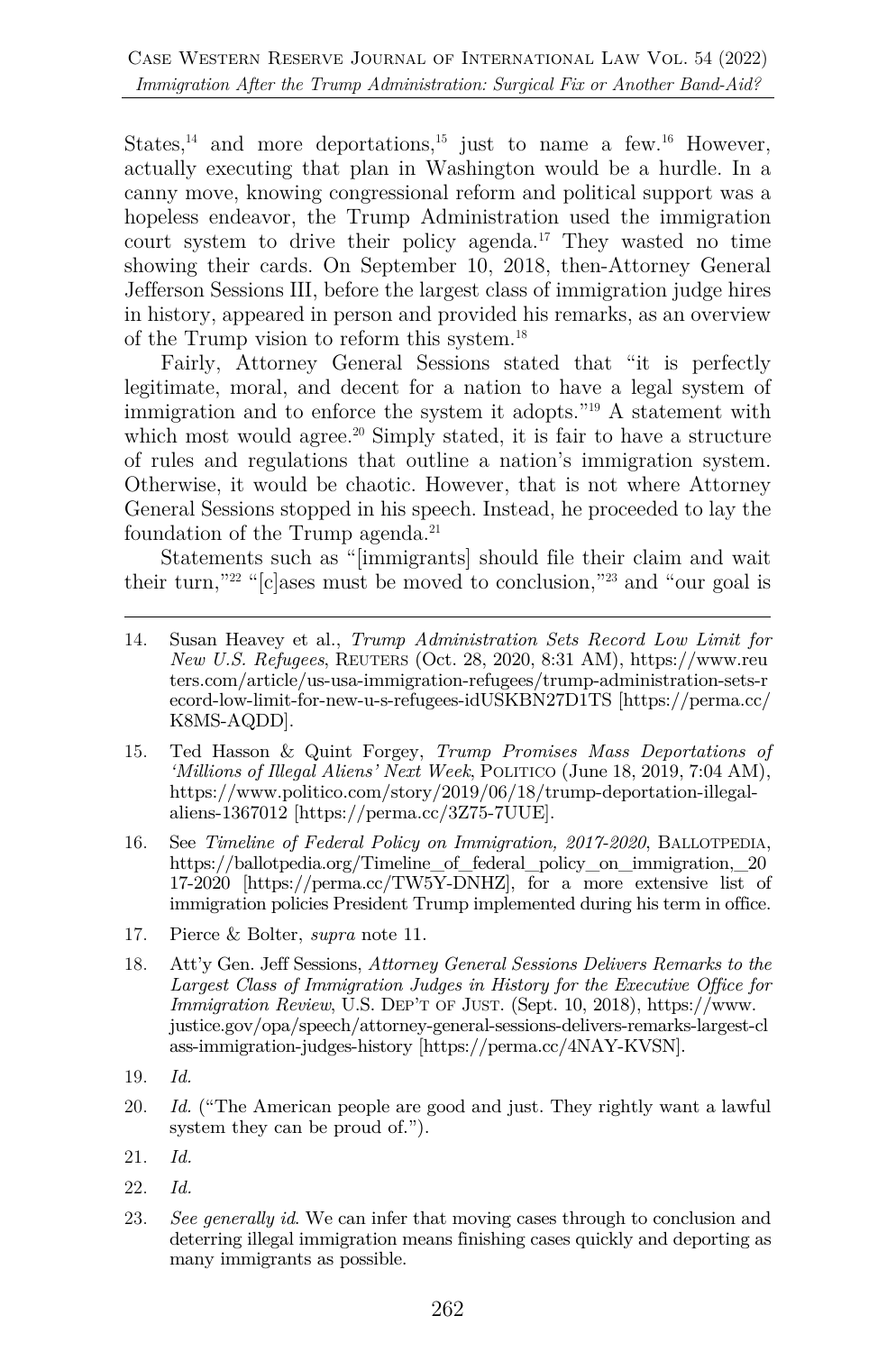not just to prosecute more but to deter and end illegality<sup>"24</sup> provided those new hires with their goal as judges: finish cases quickly and deport.25 Then, with respect to those who actually represent individuals in immigration court proceedings, private bar immigration practitioners, Attorney General Sessions remarked that good immigration lawyers "work every day—like water seeping through an earthen dam—to get around the plain words of the [Immigration and Nationality Act] to advance their clients' interest. Theirs is not the duty to uphold the integrity of the Act. That is our most serious duty."26

Remember, Sessions gave this speech to the largest class of new hires in history of the immigration court system.<sup>27</sup> Forty-six newly hired judges were given this outline.28 Of those, twenty-eight were former prosecutors in some capacity;29 half gained experience while employed at Immigration and Customs Enforcement ("ICE"), <sup>30</sup> the federal agency tasked with the removal of non-citizens.<sup>31</sup> Of that group of hires, a small handful actually had private immigration attorney experience.<sup>32</sup> For this Administration, it was now time to change how the court system operated, who it employed, and how it should work.

In the Trump Administration's defense, that is what the law says: "Within the Department of Justice, there shall be an Executive Office for Immigration Review (EOIR), headed by a Director who is appointed by the Attorney General."33 So, the Attorney General

28. *Id.*

<sup>24.</sup> *Id.*

<sup>25.</sup> *Id.*

<sup>26.</sup> *Id.*

<sup>27.</sup> *Id.*

<sup>29.</sup> *See Executive Office for Immigration Review Swears in 46 Immigration Judges*, U.S. DEP'T OF JUST. (Sept. 28, 2018), https://www.justice.gov/eoi r/page/file/1097241/download [https://perma.cc/2JQT-JX4M].

<sup>30.</sup> Which, as will be discussed more, was fairly indicative of judicial hires. *See* Amy Taxin, *Trump Puts His Stamp on Nation's Immigration Courts*, ASSOCIATED PRESS (July 23, 2019), https://apnews.com/article/donaldtrump-us-news-ap-top-news-courts-immigration-50e97a112fb142f2abffa06 1ed5737d6 [https://perma.cc/LL8F-GFVX].

<sup>31.</sup> John Gramlich, *How Border Apprehensions*, *ICE Arrests and Deportations Have Changed Under Trump*, PEW RSCH. CTR. (Mar. 2, 2020), https://www.pewresearch.org/fact-tank/2020/03/02/how-border-apprehensi ons-ice-arrests-and-deportations-have-changed-under-trump/ [https://perma .cc/UMF4-4SFW].

<sup>32.</sup> U.S. DEP'T OF JUST., *supra* note 29.

<sup>33.</sup> 8 C.F.R. §1003.0(a) (2021).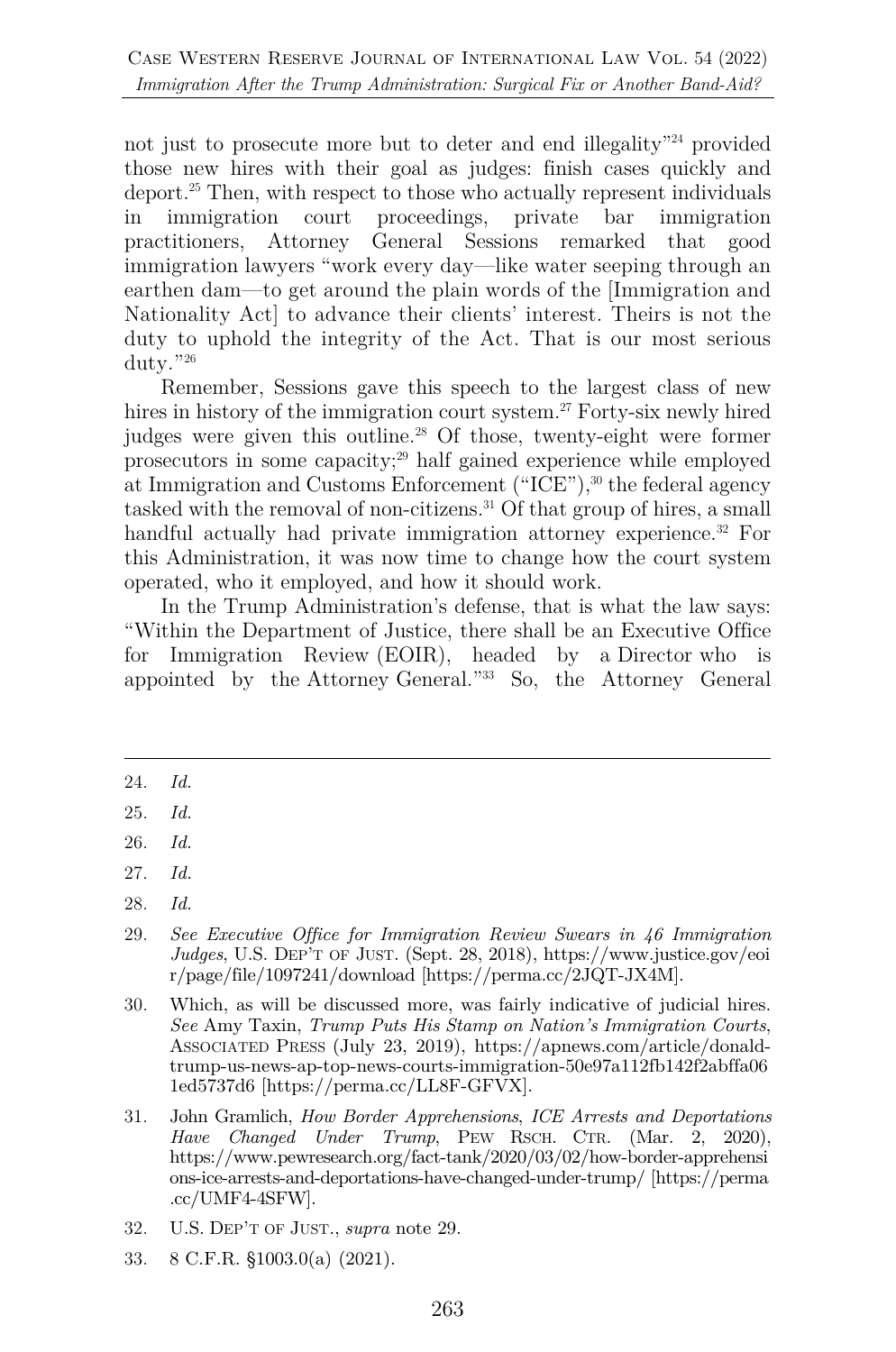personally selects who directs the immigration court system.34 There, Attorney General Sessions selected James McHenry,<sup>35</sup> who from 2005 to 2014 served as an attorney for Immigration and Customs Enforcement, to direct our nation's immigration courts.<sup>36</sup> Again, ICE is a party in immigration court proceedings. $37$  So, stated another way, ICE's former lead attorney was now leading the courts at which his former employer appeared.

Serving as Director, Mr. McHenry was provided the authority to

 $(b)(1)$ ... manage EOIR and its employees and ... be responsible for the direction and supervision of each EOIR component [in the execution of its respective duties];

 $(b)(1)(i)$  [i]ssue operational instructions and policy, including procedural instructions regarding the implementation of new statutory or regulatory authorities;

(ii) [d]irect the conduct of all EOIR employees to ensure the efficient disposition of all pending cases, including the power, in his discretion, to set priorities or time frames for the resolution of cases; to direct that the adjudication of certain cases be deferred;

(v) [p]rovide for performance appraisals for immigration judges and Board members while fully respecting their roles as adjudicators, including a process for reporting adjudications that reflect temperament problems or poor decisional quality; [and]

(vii) [p]rovide for comprehensive, continuing training and support for Board members, immigration judges, and EOIR staff in order to promote the quality and consistency of adjudications.<sup>38</sup>

As provided by Uncle Ben in Spider-Man, "with great power comes great responsibility."39 Here, the Trump Administration, through its new Director used the great powers afforded to them. During his term, Director McHenry oversaw a case completion program for judges which, according to immigration advocates, essentially led to immigration judges making hasty decisions to complete cases on time and to meet

<sup>34.</sup> 8 C.F.R. § 1003.9(a) (2021).

<sup>35.</sup> *Executive Office for Immigration Review Announces New Administrative Law Judge*, U.S. DEP'T OF JUST. (Dec. 2, 2016), https://www.justice.gov/ eoir/pr/executive-office-immigration-review-announces-new-administrative -law-judge [https://perma.cc/N6X5-NX96].

<sup>36.</sup> *Id.*

<sup>37.</sup> U.S. DEP'T JUST, IMMIGR. COURT PRAC. MANUAL 2 (2018).

<sup>38. 8</sup> C.F.R.  $\S$  1003(b)(1), (b)(1)(i)–(ii), (b)(1)(v), (b)(1)(vii) (2021).

<sup>39.</sup> SPIDER-MAN (Columbia Pictures Apr. 29, 2002).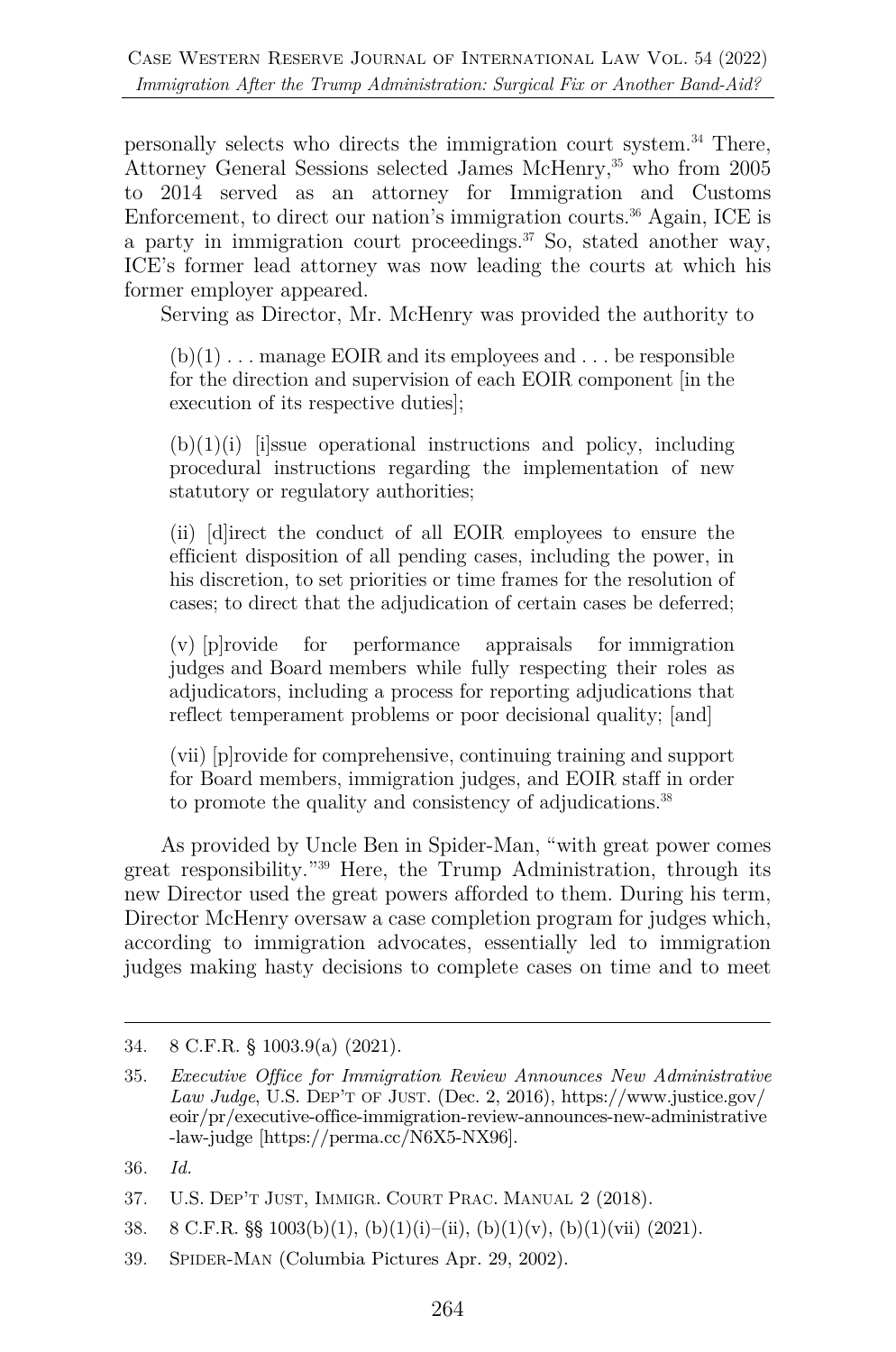their quota.40 He further restricted asylum law by stripping immigration judges of the ability to control their dockets while appearing to walk in step with ICE41 policies and objectives. The judiciary was anything but independent. 42

Another part of the Director's authority is the ability to select a Chief Immigration Judge, a position that establishes operating policies and oversees policy implementation for the immigration courts.43 In July 2020, the Trump Administration selected Tracy Short as its Chief Immigration Judge.<sup>44</sup> Coincidentally, Short served as an ICE trial attorney from 2001 to 2003 and again from 2007 to 2015.45 From 2017 to his appointment in 2020, he served as the ICE Principal Legal Advisor and Senior Advisor to the ICE Acting Director.<sup>46</sup>

So, to recap, under the Trump Administration, the immigration court system, which again is not an independent court but one that falls under the Department of Justice, selected an individual who spent years working as an attorney for ICE to direct the court. That Director, in turn, selected an individual who spent years working as an attorney for ICE to oversee the immigration judges. That same person, the Chief Immigration Judge, is responsible for hiring, training and establishing priorities for over five hundred immigration judges located in sixty-six courts throughout the United States.<sup>47</sup> This court, where ICE is a party to litigation at every hearing in the United States, and which is led by

- 42. U.S. IMMIGR. & CUSTOMS ENF'T, U.S. IMMIGRATION AND CUSTOMS ENFORCEMENT: STRATEGIC PLAN 2021–2025, U.S. DEP'T OF HOMELAND SEC. 23 (2020).
- 43. *Responsibilities of the Chief Immigration Judge*, U.S. DEP'T OF JUST. (Aug. 2, 2021), https://www.justice.gov/eoir/office-of-the-chief-immigration-judge [https://perma.cc/L2KT-C3E8].
- 44. *See Biographies of Immigration Judges*, U.S. DEP'T OF JUST. (Sep. 24, 2021), https://www.justice.gov/eoir/office-of-the-chief-immigration-judgebios [https://perma.cc/J9JA-ZHGX].
- 45. *Id.*
- 46. *Id.*
- 47. *See Responsibilities of the Chief Immigration Judge*, *supra* note 43.

<sup>40.</sup> *See, e.g.*, *Oversight of the Executive Office for Immigration Review: Hearing Before the Subcommittee on Immigr. & Border Sec. of the Comm. on the Judiciary House of Representatives*, 115th Cong. (2017) (statement of Rep. Zoe Lofgren, Member, Subcommittee on Immigr. & Border Sec.).

<sup>41.</sup> Which is not part of his Department of Justice employer. *See How the Trump Administration Broke the Immigration Court System*, AM. IMMIGR. L. ASS'N (Apr. 19, 2021), https://www.aila.org/infonet/immigration-courts [https://perma.cc/VC7F-ZKUA].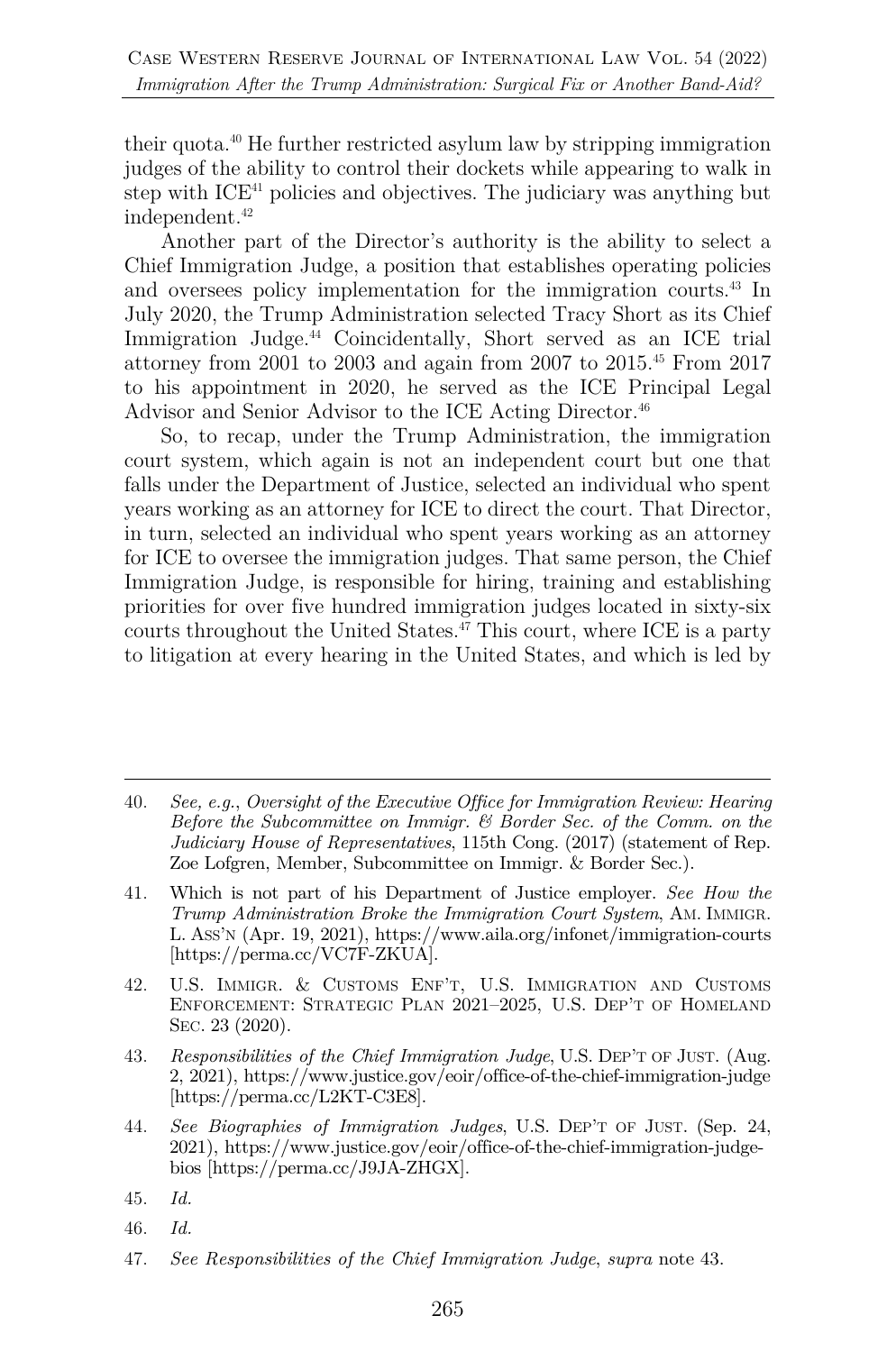two former ICE officials, embarked on a hiring campaign like never before.48 So, the question remains: who are these judges?

Remember the 2020 election and the constant discussion of court packing?49 By July 2019, roughly a year and a half since Trump took office, 190 new immigration judges were hired.<sup>50</sup> Of that group,  $20\%$ were former military lawyers and  $50\%$  previously worked for ICE.<sup>51</sup> By 2020,  $61\%$  of the nation's immigration judges were Trump appointees.<sup>52</sup> In President Trump's final class of new immigration judges in December 2020, seven of the fourteen hires were former ICE prosecutors and four others had prosecutorial backgrounds.53

As for the Board of Immigration Appeals, the appellate body of the immigration court system, those hires, too, were spotlighted with issues under the Trump Administration.<sup>54</sup> After the promotion of six immigration judges to BIA positions, observers raised questions about the selection of each of these six judges, all of whom previously worked for ICE or the legacy Immigration and Naturalization Service ("INS") in some capacity, and all of whom had an asylum denial rate over 80% despite the fact that the national denial rate for asylum cases is around 57%. <sup>55</sup> In response, the American Immigration Council ("AIC") filed a Freedom of Information Act ("FOIA") lawsuit on behalf of the American Immigration Lawyers Association ("AILA") seeking

49. *See, e.g.*, Astead W. Herndon & Maggie Astor, *Ruth Bader Ginsburg's Death Revives Talk of Court Packing*, N.Y. TIMES (Oct. 22, 2020), https://www.nytimes.com/2020/09/19/us/politics/what-is-court-packing. html [https://perma.cc/M4BW-9PVJ].

- 50. Taxin, *supra* note 30.
- 51. *Id.*
- 52. Kaila Philo, *Trump's Influence on Immigration Policy to Last*, COURTHOUSE NEWS SERV. (Feb. 26, 2021), https://www.courthousenews.c om/trumps-influence-on-immigration-policy-to-last/ [https://perma.cc/43 E9-2CJB].
- 53. *See* Exec. Off. for Immigr. Rev., *EOIR Announces 14 New Immigration Judges*, U.S. DEP'T OF JUST. (Dec. 18, 2020), https://www.justice.gov/eoir/ page/file/1347201/download [perma.cc/UHB9-B9AN].
- 54. Levinson et al., *supra* note 48.
- 55. Tanvi Misra, *DOJ Changed Hiring to Promote Restrictive Immigration Judges*, ROLL CALL (Oct. 29, 2019, 2:51 PM), https://www.rollcall.com/2 019/10/29/doj-changed-hiring-to-promote-restrictive-immigration-judges/ [https://perma.cc/3TUF-ZPCN].

<sup>48.</sup> Reade Levinson et al., *Special Report: How Trump Administration Left Indelible Mark on U.S. Immigration Courts*, REUTERS (Mar. 8, 2021, 7:06 AM), https://www.reuters.com/article/us-usa-immigration-trump-court-s pecial-r/special-report-how-trump-administration-left-indelible-mark-on-us-immigration-courts-idUSKBN2B0179 [https://perma.cc/3ZHS-KW6E].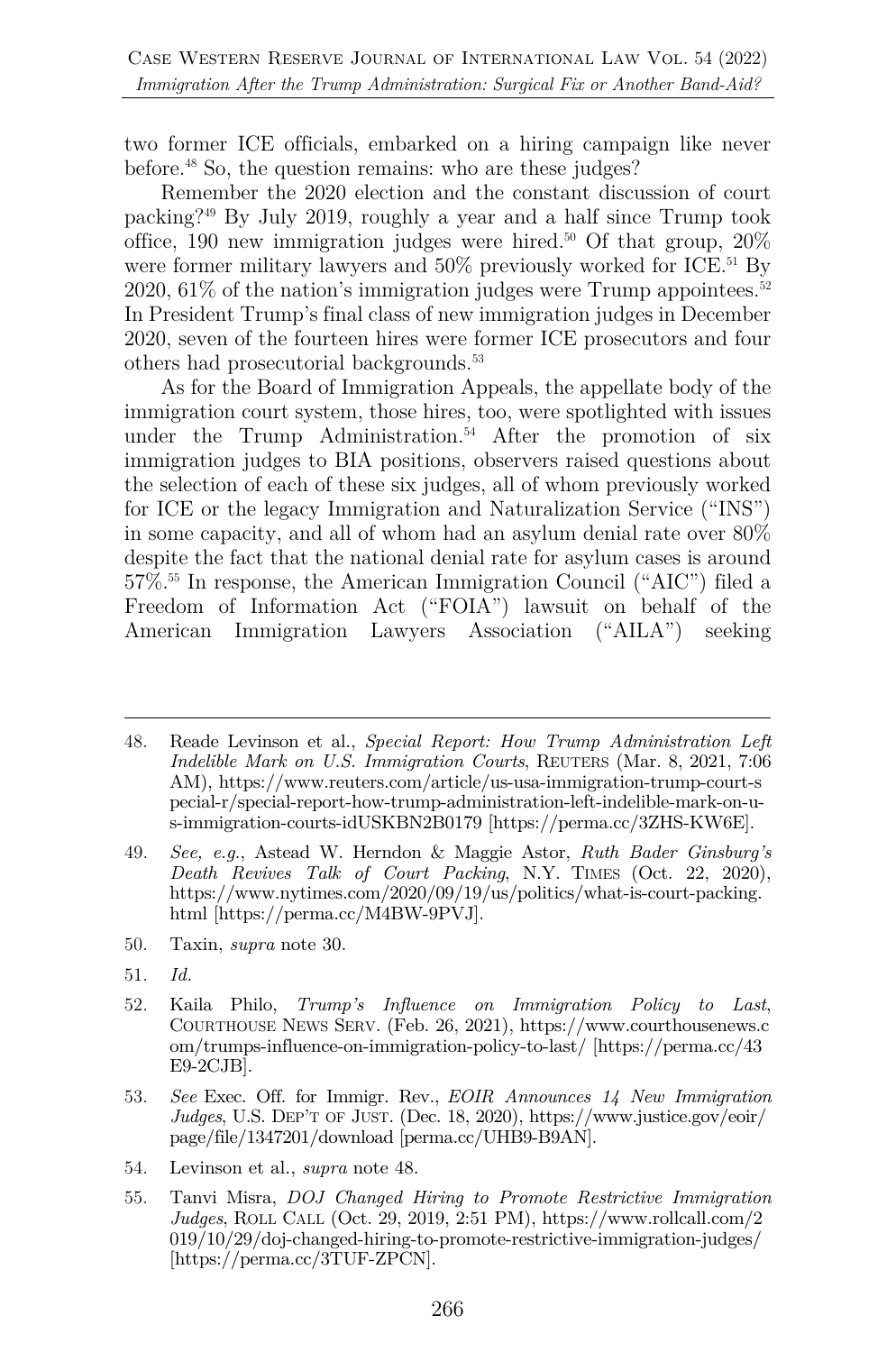information about new hiring procedures for BIA judges.<sup>56</sup> According to the FOIA Complaint,

[t]he concerns revolve around hiring practices that seem to skew in favor of essentially promoting candidates whose track records indicate the potential to stray from impartial adjudication in furtherance of the administration's goals. These include the hiring of judges with a record of disproportionately denying immigrants' cases at the trial level, receiving a higher number of remands from the BIA, and the subject of complaints.<sup>57</sup>

Hiring plan documents released in response to the FOIA litigation "show shortened hiring timelines and suggest preference given to judges with records of rulings against immigrants."<sup>58</sup> The documents also "demonstrate the influence held over the board by the political leadership of the EOIR, the Justice Department agency that oversees the nation's immigration court system, particularly its director, James McHenry."<sup>59</sup>

Now, to be sure, all of these hires should be given the benefit of the doubt that they will still be impartial and fair regardless of their backgrounds as former prosecutors or former ICE employees. After all, that is the true role of a judge. However, statistics thus far indicate otherwise. According to Reuters, judges hired by the Trump Administration ordered deportations in over 69% of cases, compared with 58% for judges hired as far back as the Reagan Administration.<sup>60</sup> For immigration court cases centered around claims for asylum, the numbers were even worse.<sup>61</sup>

Remember that speech then-Attorney General Sessions gave to his first class of immigration hires? Well, in that speech, he stated:

- 60. Levinson et al., *supra* note 48.
- 61. *See id.*

<sup>56.</sup> *FOIA Lawsuit Presses for Records on How Appellate Immigration Judges Are Hired*, AM. IMMIGR. COUNCIL, https://www.americanimmigrationcoun cil.org/litigation/foia-lawsuit-presses-records-how-appellate-immigration-jud ges-are-hired [https://perma.cc/4ET7-8GBT]; Complaint for Declaratory and Injunctive Relief, Am. Immigr. Laws. Ass'n v. U.S. Dep't of Just. Off. of Info. Pol'y, No. 1:20-CV-00572 (D.D.C. Mar. 17, 2020).

<sup>57.</sup> Complaint for Declaratory and Injunctive Relief at 11, Am. Immigr. Laws. Ass'n v. U.S. Dep't of Just. Off. of Info. Pol'y, No. 1:20-CV-00572 (D.D.C. Mar. 17, 2020).

<sup>58.</sup> Tanvi Misra, *DOJ Hiring Changes May Help Trump's Plan to Curb Immigration*, ROLL CALL (May 4, 2020, 3:23 AM), https://www.rollcall.com /2020/05/04/doj-hiring-changes-may-help-trumps-plan-to-curb-immigration / [https://perma.cc/A6XA-U9KJ].

<sup>59.</sup> *Id.*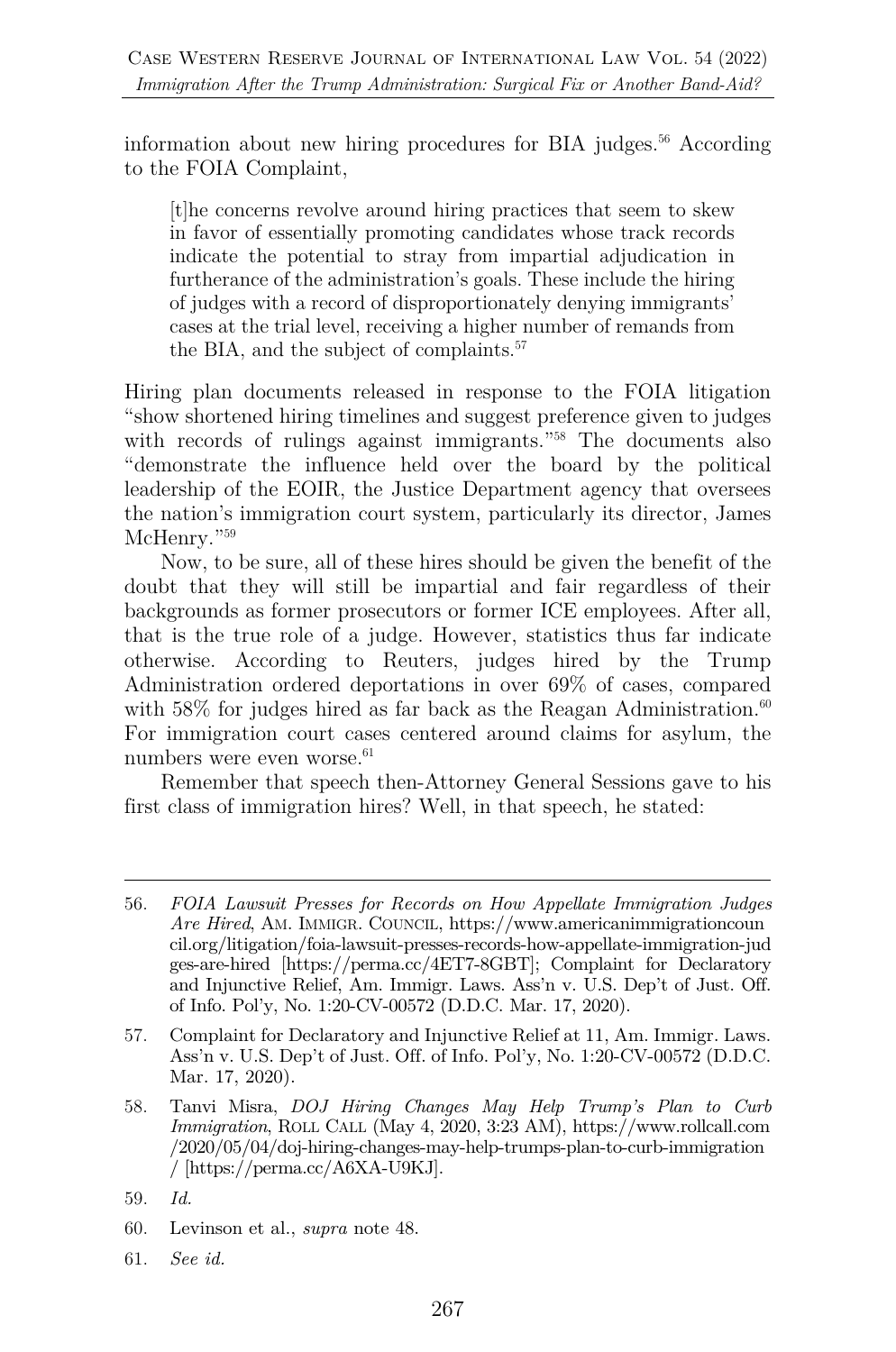Of course, the problem of illegal immigration has only been compounded by issues surrounding the asylum process . . . [T]he percentage of asylum claims found meritorious by our Judges declined. The reason for the decline is because the vast majority of the current asylum claims are not valid under the law.62

You got that right. Attorney General Sessions said most asylum classes are not valid under the law—without hearing any of them.63 Cases pending and future cases are not valid under the law and new judges need to know this. So, what do you expect happened?

New judges, most of whom were hired with backgrounds as ICE prosecutors, are being told that most asylum claims they will determine are "not valid under the law."64 Couple this mindset with the asylumrestrictive precedent from the Attorneys General of the Trump Administration: *Matter of A-B-*, <sup>65</sup> which redefined our nation's asylum standards; *Matter of L-E-A-*, <sup>66</sup> which limited family-based asylum claims; and *Matter of Negusie*, <sup>67</sup> which clarified the persecutor bar to asylum and held that withholding of removal does not include an exception for coercion or duress. This presumption of invalidity, along with the Trump-era precedent, ensured that the asylum denial rate would only go up.

And up it went. Nationally, the rate of asylum denial rose to 71.6% under the Trump Administration, up from 54.6% during the last year of the Obama Administration. <sup>68</sup> In the "Rust Belt" cities the numbers are high. In the Buffalo Immigration Court, one immigration judge was hired under the Trump Administration.<sup>69</sup> Her denial rate was  $98.6\%$ .<sup>70</sup>

- 65. 27 I. & N. Dec. 316 (A.G. 2018).
- 66. 27 I. & N. Dec. 581 (A.G. 2019).
- 67. 28 I. & N. Dec. 120 (A.G. 2020).
- 68. *Asylum Denial Rates Continue to Climb*, TRAC IMMIGR. (Oct. 28, 2020), https://trac.syr.edu/immigration/reports/630/ [https://perma.cc/5G3E-8B38].
- 69. Mary C. Baumgarten was appointed to the Buffalo Immigration Court in 2019. U.S. DEP'T OF JUST. EXEC. OFF. FOR IMMIGR. REV., EXECUTIVE OFFICE FOR IMMIGRATION REVIEW SWEARS IN 31 IMMIGRATION JUDGES (2019), https://www.justice.gov/eoir/page/file/1145691/download [perma. cc/N7U3-LN8Z] [hereinafter DOJ March 2019 Announcement].
- 70. *Judge-by-Judge Asylum Decisions in Immigration Courts FY 2015-2020*, TRAC IMMIGR., https://trac.syr.edu/immigration/reports/judge2020/de nialrates.html [https://perma.cc/5QKE-2LY7] [hereinafter *TRAC Judge Statistics*].

<sup>62.</sup> Sessions, *supra* note 18.

<sup>63.</sup> *Id.*

<sup>64.</sup> *Id.*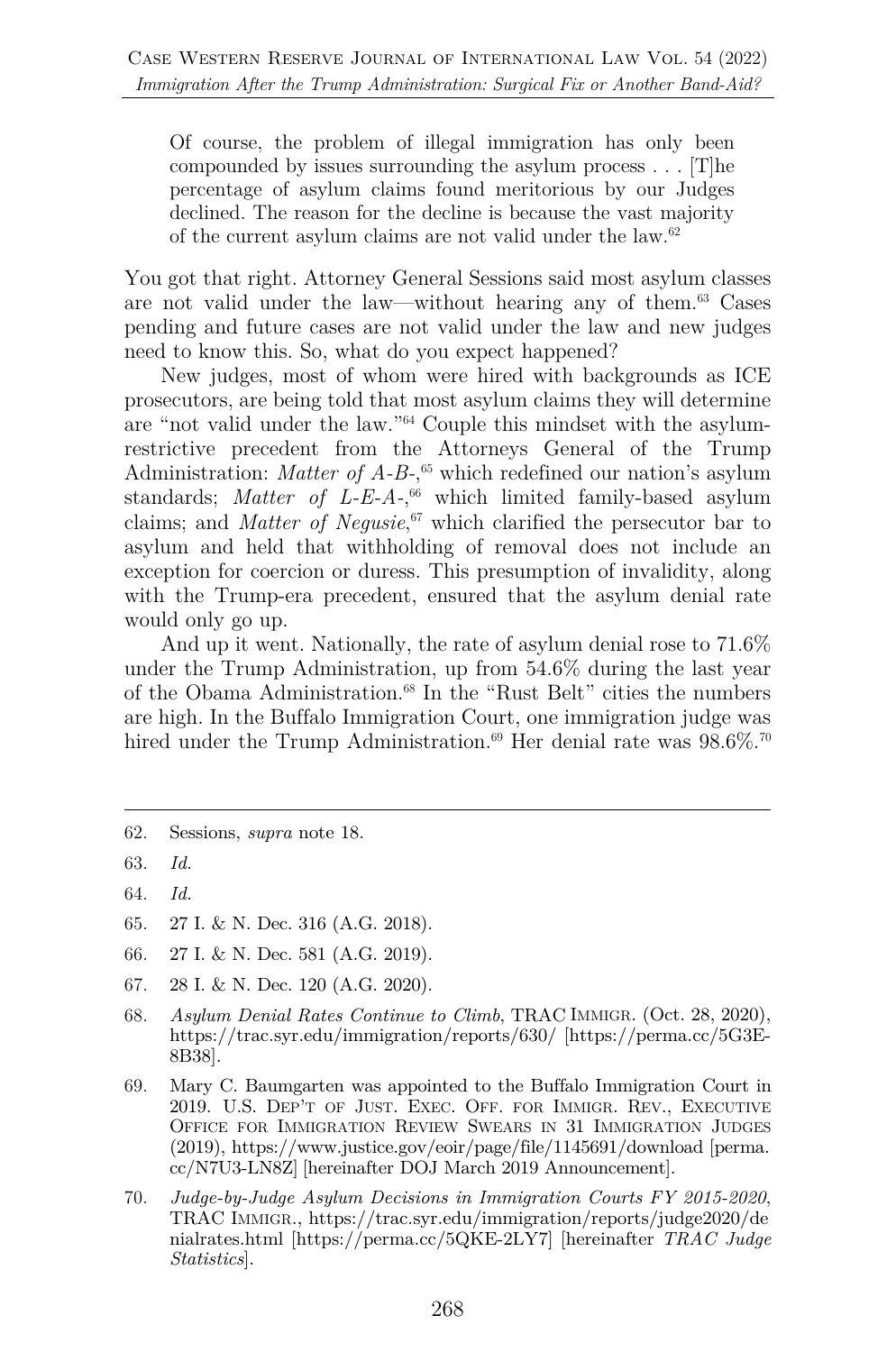In Cleveland, judges hired during that time frame denied cases 92.4%, 84.7%, 95.8%, 87%, 88.1%, and 80.2% of the time.<sup>71</sup>

Down south in in Houston, denial rates of Trump-appointed judges were 98.4%, 95.7%, 97.2%, 100%, 97.8%, 95.5%, 98.5%, 91.3%, and  $98.1\%$ <sup>72</sup> while out east in Boston denial rates were 62.4% and 75.4%.<sup>73</sup> Denial rates were high on the West Coast, too. In Seattle, Trump-

- 71. *Id.* The Trump-appointed judges on the Cleveland Immigration Court include Monte J. Horton, James F. McCarthy III, Jonathan W. Owens, Teresa L. Riley, Christopher R. Seppanen, and David C. Whipple. DEP'T OF JUST. EXEC. OFF. FOR IMMIGR. REV., EXECUTIVE OFFICE FOR IMMIGRATION REVIEW SWEARS IN SEVEN IMMIGRATION JUDGES (2017), https://www.justice.gov/eo ir/pr/executive-office-immigration-review-swears-seven-immigration-judges [https://perma.cc/JP34-SLQA]; U.S. DEP'T OF JUST. EXEC. OFF. FOR IMMIGR. REV., EXECUTIVE OFFICE FOR IMMIGRATION REVIEW SWEARS IN NINE IMMIGRATION JUDGES (2017), https://www.justice.gov/eoir/pr/executiveoffice-immigration-review-swears-nine-immigration-judges [perma.cc/38QS-SAGW]; U.S. DEP'T OF JUST. EXEC. OFF. FOR IMMIGR. REV., EXECUTIVE OFFICE FOR IMMIGRATION REVIEW SWEARS IN 18 IMMIGRATION JUDGES (2019), https://www.justice.gov/eoir/page/file/1161951/download [perma.cc /5MLS-SXHG] [hereinafter DOJ May 2019 Announcement]; DEP'T OF JUST., OFF. FOR PUB. AFF., EXECUTIVE OFFICE FOR IMMIGRATION REVIEW ANNOUNCES LARGEST IMMIGRATION JUDGE INVESTITURE SINCE AT LEAST 2010, HIRING TIMES REDUCED BY MORE THAN 50% (2018), https://www.jus tice.gov/opa/pr/executive-office-immigration-review-announces-largest-immi gration-judge-investiture-least [https://perma.cc/C9LM-E68T].
- 72. *TRAC Judge Statistics*, *supra* note 70. The Trump-appointed judges on the Houston Immigration Court include Sam Brown IV, Marcos Gemoets, Monica Thompson Guidry, Bruce Imbacuan, Anwer A. Khan, Jennifer A. May, Erica J. McGuirk, Bao Q. Nguyen, and Lynn Wang. U.S. DEP'T OF JUST. EXEC. OFF. FOR IMMIGR. REV., EXECUTIVE OFFICE FOR IMMIGRATION REVIEW RECENTLY SWEARS IN SEVEN IMMIGRATION JUDGES (2017), https://www.justice.gov/eoir/pr/executive-office-immigration-revi ew-swears-seven-immigration-judges [perma.cc/4K9X-SYEW]; U.S. DEP'T OF JUST. EXEC. OFF. FOR IMMIGR. REV., EXECUTIVE OFFICE FOR IMMIGRATION REVIEW SWEARS IN 46 IMMIGRATION JUDGES (2018), https://www.justice.gov/eoir/page/file/1097241/download [perma.cc/7KV N-YPU2] [hereinafter DOJ September 2018 Announcement]; DOJ March 2019 Announcement, *supra* note 69; DOJ May 2019 Announcement, *supra* note 71; U.S. DEP'T OF JUST. EXEC. OFF. FOR IMMIGR. REV., EXECUTIVE OFFICE FOR IMMIGRATION REVIEW SWEARS IN 27 IMMIGRATION JUDGES (2019) [hereinafter DOJ October 2019 Announcement]; DEP'T OF JUST., OFF. OF PUB. AFF., EXECUTIVE OFFICE FOR IMMIGRATION REVIEW TO SWEAR IN 28 IMMIGRATION JUDGES, BRINGING JUDGE CORPS TO HIGHEST LEVEL IN HISTORY (2019), https://www.justice.gov/opa/pr/executive-offic e-immigration-review-swear-28-immigration-judges-bringing-judge-corpshighest [https://perma.cc/5DRE-696T].
- 73. *TRAC Judge Statistics*, *supra* note 70. The Trump-appointed judges on the Boston Immigration Court include Lincoln S. Jalelian and Todd A. Masters. DOJ May 2019 Announcement, *supra* note 71; DOJ September 2018 Announcement, *supra* note 72.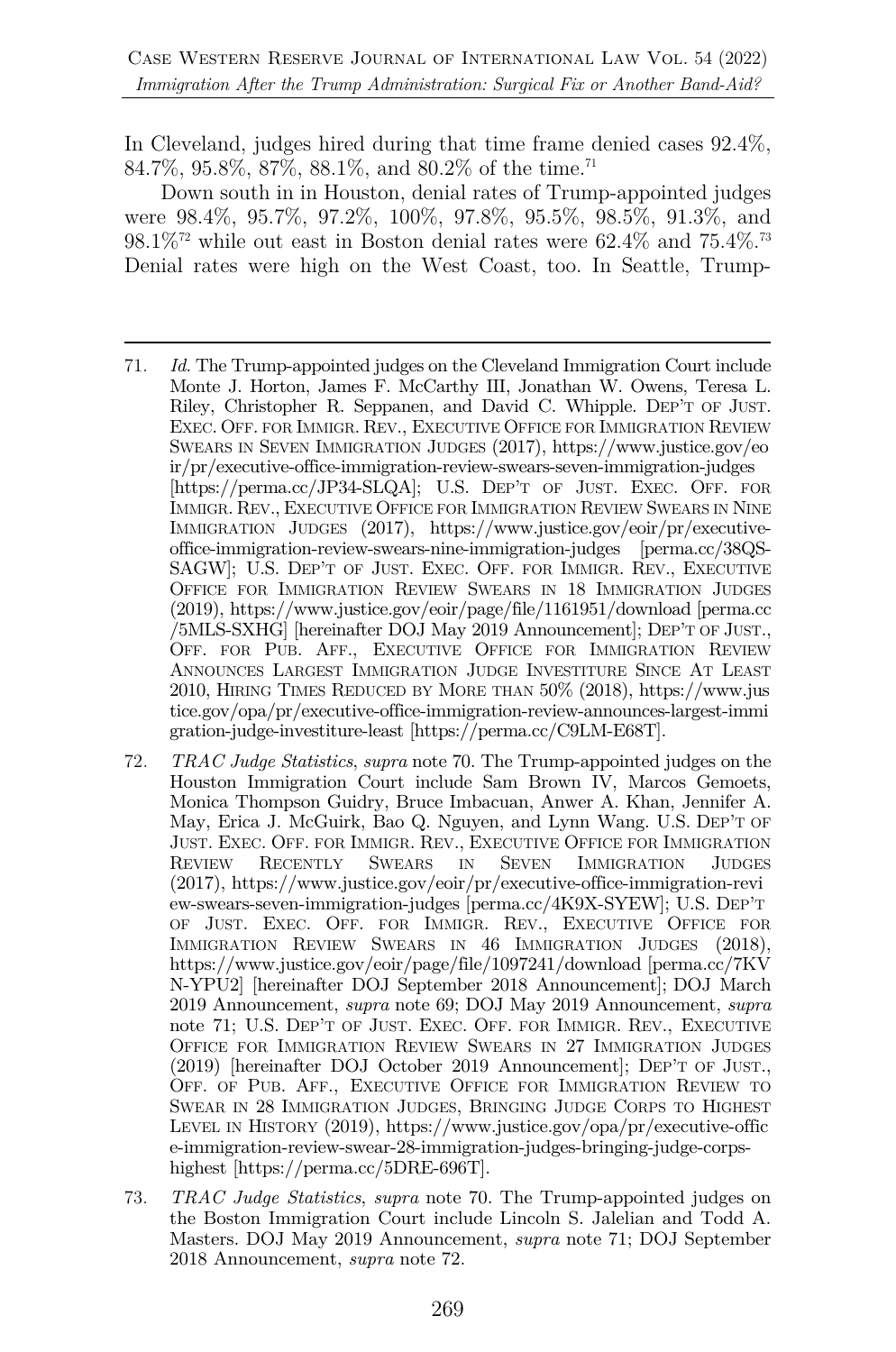appointed judges denied 89.5% and 84% of their asylum cases. <sup>74</sup> In sunny San Diego, the lone Trump appointee denied 89.4% of his cases.<sup>75</sup> In Las Vegas, denial rates of Trump judges yielded 84.1% and 83.5%.76 If the goal was to leave a long-lasting impact on the immigration court process, then the Trump Administration met their goal. But, part of their strategy may have backfired.

When former Attorney General Sessions gave the aforementioned speech, he stated: "[W]e are [sic] currently have the most active immigration judges in history. But we won't stop there. We will add even more by the end of this calendar year."77 James McHenry was hired specifically to lead the "timely and efficient adjudication of immigration cases" and to assist the Attorney General in "reduc[ing] the pending caseload by realigning the agency towards completing cases, increasing both productivity and capacity and . . . cutting the pending caseload in half by 2020."78 It did not go according to plan.

Despite the focus on the immigration court, despite the hiring of more judges than ever before, despite the vast expansion by the Department of Homeland Security ("DHS") in hiring more prosecutors for ICE to represent the Department in these courts, the plan failed. It failed miserably. The New York Times wrote:

When [President Donald Trump] took office in 2017, [he] inherited a backlog of about 540,000 cases, already a major crisis. The administration could have used numerous means to bring that number down. Instead, Mr. Trump's team drove it up. By

- 77. Sessions, *supra* note 18.
- 78. DEP'T OF JUST., OFF. PUB. AFF., ATTORNEY GENERAL SESSIONS ANNOUNCES APPOINTMENT OF JAMES MCHENRY AS DIRECTOR OF THE EXECUTIVE OFFICE FOR IMMIGRATION REVIEW (2018).

<sup>74.</sup> *TRAC Judge Statistics*, *supra* note 70. The Trump-appointed judges on the Seattle Immigration Court include Shane E. Johnson and Robert B.C. McSeveney. DOJ March 2019 Announcement, *supra* note 69; U.S. DEP'T OF JUST. EXEC. OFF. FOR IMMIGR. REV., EXECUTIVE OFFICE FOR IMMIGRATION REVIEW SWEARS IN 16 IMMIGRATION JUDGES (2018), https://www.justice.gov/eoir/page/file/1112111/download [perma.cc/6 WKB-FUXS] [hereinafter DOJ November 2018 Announcement].

<sup>75.</sup> *TRAC Judge Statistics*, *supra* note 70. Guy G. Grande was appointed to the San Diego Immigration Court in 2019. DOJ October 2019 Announcement, *supra* note 72.

<sup>76.</sup> *TRAC Judge Statistics*, *supra* note 70. The Trump-appointed judges on the Las Vegas Immigration Court include Ann M. McDermott and Lindsay M. Roberts. DOJ November 2018 Announcement, *supra* note 74.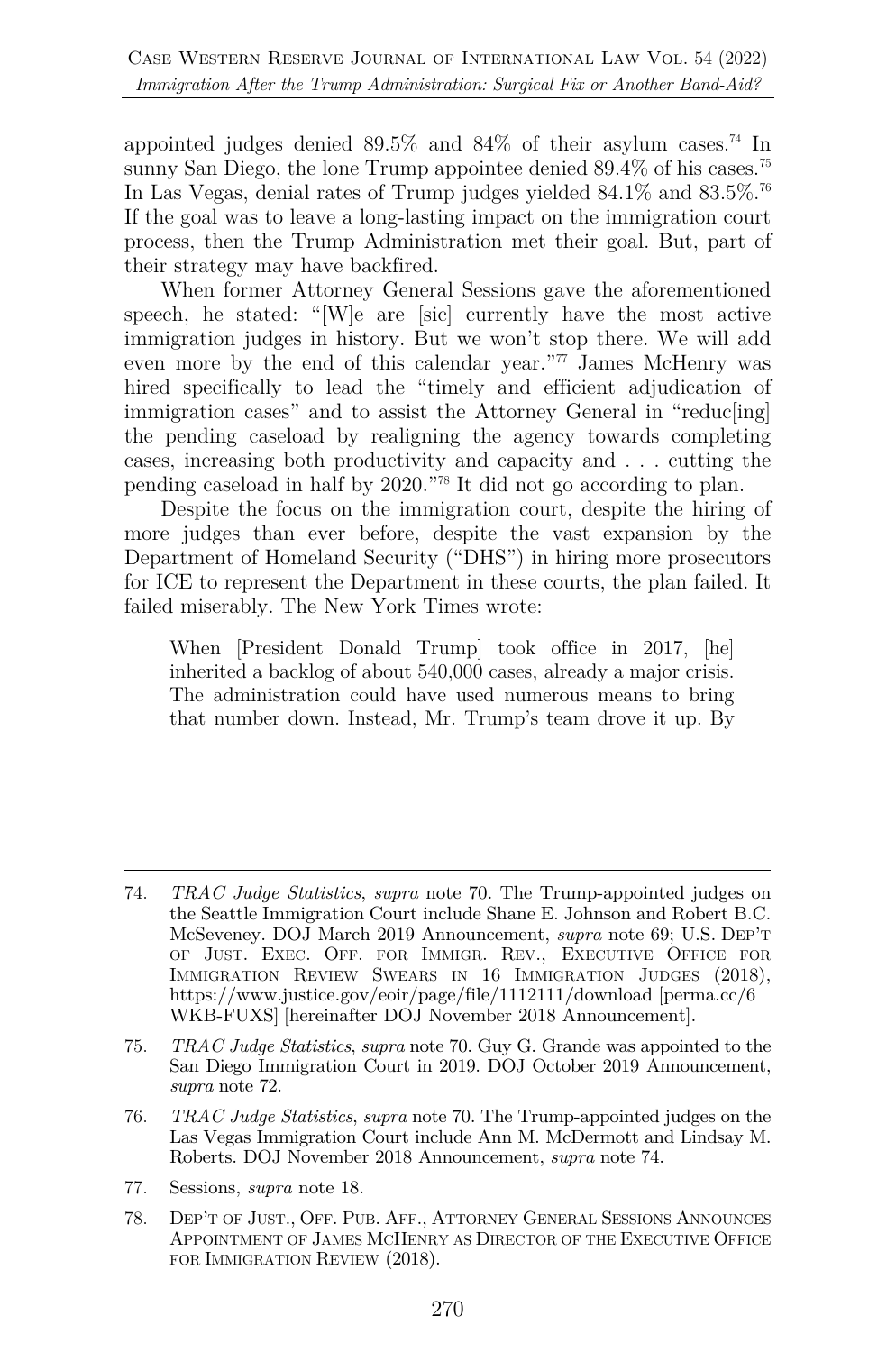the time he left office in January, the backlog had ballooned to nearly 1.3 million pending cases.79

As one judge stated in a letter announcing his retirement, "it is hard to understand how any court system can function like this."80

#### III. Where Are We Going?

Like the Presidents before him, President Biden inherited a broken immigration system. This system, however, was packed full of Trump appointees waiting to challenge any changes Biden made. The Biden Administration has moved swiftly to reverse many Trump initiatives, which has had wide-ranging effects on several immigration areas.<sup>81</sup> On his first day in office President Biden signed nine executive orders. Of those nine, six were related to immigration, including the border wall, the "Muslim Travel Ban," and preserving the Deferred Action for Childhood Arrivals ("DACA") program. <sup>82</sup> Additionally, the DHS issued a 100-day moratorium on most deportations.<sup>83</sup>

However, the resistance to these changes swiftly made its way to the courts. For example, following a lawsuit filed by Texas Attorney General Ken Paxton, the 100-day moratorium was enjoined by U.S. District Judge Drew Tipton, who held that "the January 20

- 82. *2021 Joseph R. Biden Jr. Executive Orders*, FED. REG., https://www.federa lregister.gov/presidential-documents/executive-orders/joe-biden/2021 [https: //perma.cc/E3RU-FEL3]; The White House, *Fact Sheet: President-Elect Biden's Day One Executive Actions Deliver Relief for Families Across America Amid Converging Crises* (Jan. 20, 2021), https://www.whitehouse. gov/briefing-room/statements-releases/2021/01/20/fact-sheet-president-elect -bidens-day-one-executive-actions-deliver-relief-for-families-across-america-a mid-converging-crises/ [https://perma.cc/2W8P-G9WA].
- 83. Memorandum from David Pekoske, Acting Sec'y, Dep't of Homeland Sec., to Troy Miller, Senior Off. Performing the Duties of the Comm'r, U.S. Customs and Border Prot., Tae Johnson, Acting Dir., U.S. Immigr. and Customs Enf't, Tracey Renaud, Senior Off. Performing the Duties of the Dir., U.S. Citizenship and Immigr. Serv. (Jan. 20, 2021) (on file with the Department of Homeland Security).

<sup>79</sup>*.* The Editorial Board, *Immigration Courts Aren't Real Courts. Time to Change That*, N.Y. TIMES (May 8, 2021), https://www.nytimes.com/2021/0 5/08/opinion/sunday/immigration-courts-trump-biden.html [https://perma. cc/LC2H-E4ZM].

<sup>80.</sup> Tal Kopan, *Controversial S.F. Immigration Judge Quits, Bashes System*, S.F. CHRON. (Apr. 16, 2021, 7:08 PM), https://www.sfchronicle.com/politic s/article/Controversial-S-F-immigration-judge-quits-16107366.php [https:// perma.cc/2356-2SF4].

<sup>81.</sup> Amanda Holpuch & Lauren Gambino, *Joe Biden Reverses Anti-Immigrant Trump Policies Hours After Swearing-In*, THE GUARDIAN (Jan. 20, 2021, 7:26 PM), https://www.theguardian.com/us-news/2021/jan/20/biden-imm igration-reform-trump-executive-order [https://perma.cc/HF9M-QL6F].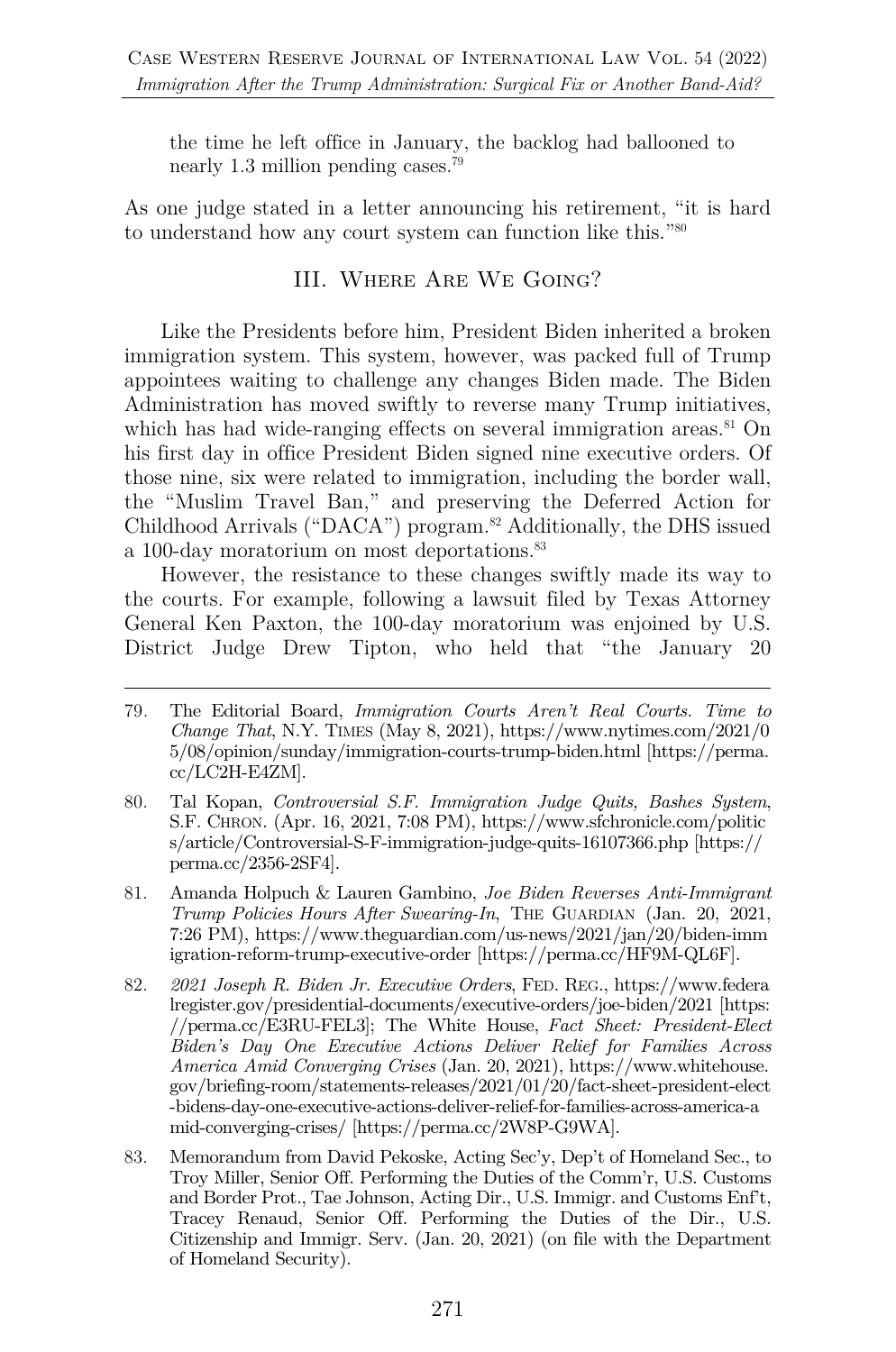Memorandum not only fails to consider potential policies more limited in scope and time, but it also fails to provide any concrete, reasonable justification for a 100-day pause on deportations."84 Then, in another blow to President Biden's early executive orders, another U.S. District Court Judge from Texas put a stop to any new applications for benefits under the DACA program. In a seventy-seven page decision, Judge Andrew Hanen found that the DHS violated the Administrative Procedure Act. <sup>85</sup> Thus, he held that the DHS could not accept and approve any new applications now eligible under Biden's January 20th orders.86 By doing so, the Judge effectively cut off new applicants from obtaining some form of protective status in the United States, lawfully working, and lawfully obtaining identification.<sup>87</sup>

And then, in yet another blow to the Biden immigration agenda, a federal judge in Texas<sup>88</sup> blocked ICE from further implementing interim guidance on "Civil Immigration Enforcement and Removal Priorities" that was set forth in a February 18, 2021 memorandum. <sup>89</sup> In that guidance and as directed by Acting ICE Director Tae D. Johnson, ICE enforcement, through its agents and attorneys, was to focus on those deemed threats to national security, border security, and public safety.<sup>90</sup> On August 19, 2021, U.S. District Judge Drew Tipton found the enacted enforcement priorities violated federal administrative law, saying they should have been implemented through regulations open to comments from the public.<sup>91</sup> As shown during the Trump

- 85. Texas v. United States, No. 1:18-CV-00068, 2021 U.S. Dist. LEXIS 133114, at \*120 (S.D. Tex. July 16, 2021).
- 86. *Id.*
- 87. *See What Is DACA? Everything You Need to Know*, BOUNDLESS, https:// www.boundless.com/immigration-resources/what-is-daca [https://perma.cc /8D2S-S3BZ].
- 88. See the pattern?
- 89. Andrew R. Arthur, *Judge Blocks Biden Administration's Immigration Enforcement Restrictions*, CTR. FOR IMMIGR. STUD. (Aug. 23, 2021), https://cis.org/Arthur/Judge-Blocks-Biden-Administrations-Immigration-Enforcement-Restrictions [https://perma.cc/V445-KKJ2].
- 90. Memorandum from Tae D. Johnson, Acting Dir., to All ICE Employees, on Interim Guidance: Civil Immigration Enforcement and Removal Priorities (Feb. 18, 2021) (on file with U.S. Immigration and Customs Enforcement).
- 91. *See* Texas v. United States, No. 6:21-CV-00016, 2021 WL 3683913 (S.D. Tex. Aug. 19, 2021); *see also* Camilo Montoya-Galvez, *Judge Blocks Biden Administration Effort to Curtail ICE Arrests and Deportations*, CBS NEWS (Aug. 19, 2021, 3:30 PM), https://www.cbsnews.com/news/immigr

<sup>84.</sup> Order Granting Plaintiffs Emergency Application for a Temporary Restraining Order at 10, Texas v. United States, 515 F. Supp. 3d 627, 635 (S.D. Tex. 2021) (No. 6:21-CV-00003).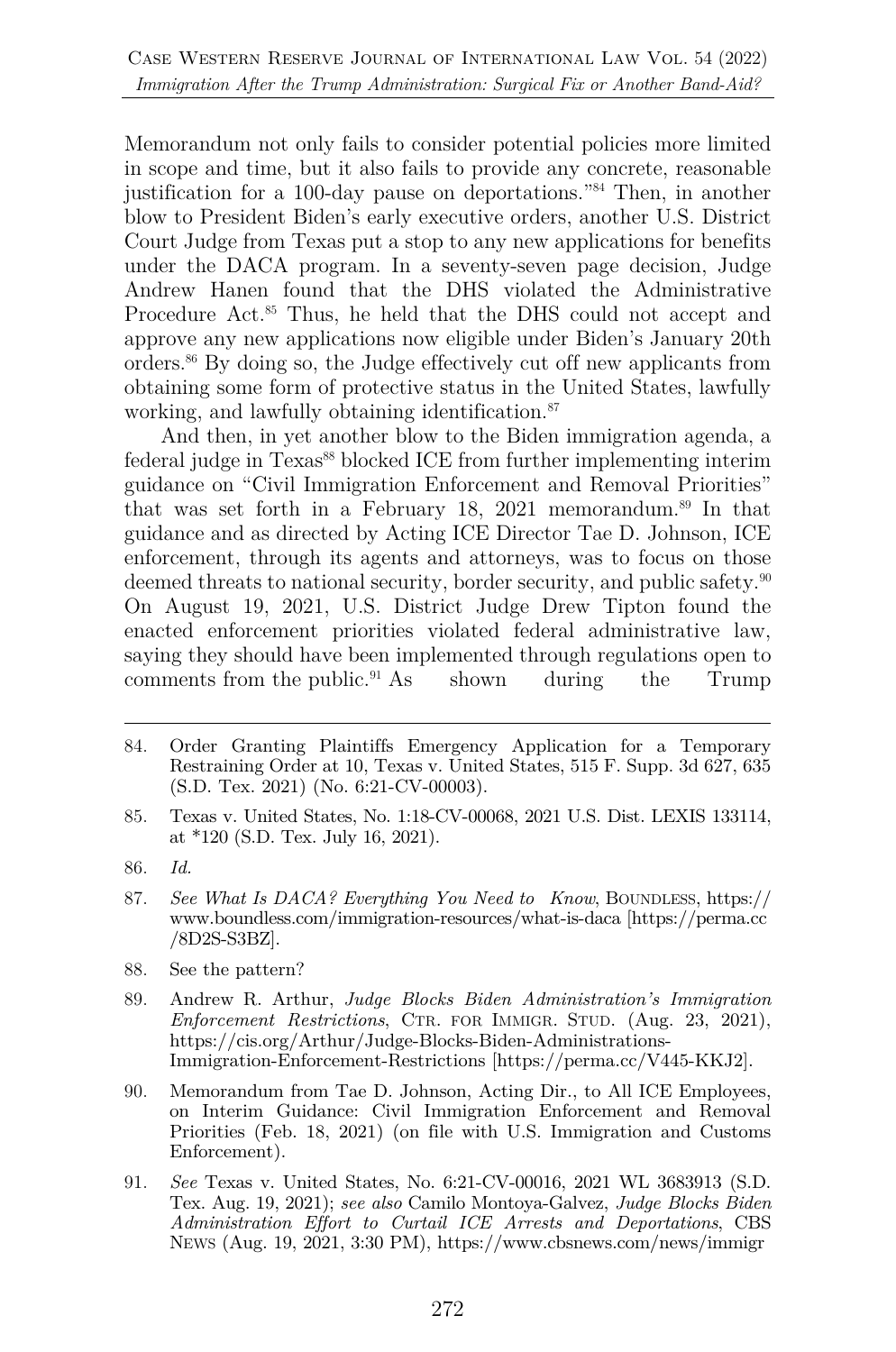Administration, and now under the Biden Administration, oppositions to presidential policies may have started—but were often stopped—by a lone judge.

Biden focused on another controversial Trump-era policy, but this time his efforts were not stopped by a lone judge but by the U.S. Supreme Court. Publicly announced in December of 2018, the Migrant Protection Protocols ("MPP"), commonly known as "Remain in Mexico," is a system where the U.S. government will return certain asylum seekers to Mexico.<sup>92</sup> There, the asylum seekers remain in Mexico pending their immigration court proceedings to have their claims for asylum be heard. The issues were abundant: people living in camps on the U.S.-Mexico border missed hearings due to the lack of quality postal service; criminals targeted individuals in the camps; families were separated; and significant violations towards these immigrants were reported.93 The Biden team sought to revoke this program from the early stages of the administration. <sup>94</sup> However, on August 24, 2021, the U.S. Supreme Court determined, with the Court's three liberal justices dissenting, that the "applicants ha[d] failed to show a likelihood of success on the claim that the memorandum rescinding the Migrant Protection Protocols was not arbitrary and capricious."95 Just like that, Trump's policy endured.

However, the early stages of the Biden Administration's immigration agenda have not all failed or been tied up in the courts. Where the Trump Administration used the immigration court to mold its immigration vision, so too has the Biden Administration. In the early portion of 2021, Attorney General Merrick Garland, much like his

ation-ice-arrests-deportations-judge-blocks-biden-administration/ [https:// perma.cc/2NS4-XCXT].

- 92. *Secretary Kirstjen M. Nielsen Announces Historic Action to Confront Illegal Immigration*, DEP'T OF HOMELAND SEC. (Dec. 20, 2018), https://www.dhs.g ov/news/2018/12/20/secretary-nielsen-announces-historic-action-confront-ill egal-immigration# [https://perma.cc/J3Q9-YN7E]; Memorandum from Kristjen M. Nielsen, Sec'y, U.S. Dep't of Homeland Sec., on Policy Guidance for Implementation of the Migrant Protection Protocols to L. Francis Cissna, Dir., U.S. Citizenship & Immigr. Servs., Kevin K. McAleenan, Comm'r, U.S. Customs & Border Prot., & Ronald D. Bitiello, Deputy Dir. & Senior Off. Performing the Duties of Dir., U.S. Immigr. & Customs Enf't (Jan. 25, 2019) (on file with the Department of Homeland Security).
- 93. *Forced to Return to Mexico: At Least 1,544 Publicly Reported Cases of Murder, Rape, Torture, Kidnapping & Other Violence Assaults*, HUM. RTS. FIRST (Feb. 19, 2021), https://www.humanrightsfirst.org/campaign/ remain-mexico [https://perma.cc/U6BH-747W].
- 94. Creating a Comprehensive Regional Framework to Address the Causes of Migration, to Manage Migration Throughout North and Central America, and to Provide Safe and Orderly Processing of Asylum Seekers at the United States Border, 86 Fed. Reg. 8267 (proposed Feb. 2, 2021).
- 95. Biden v. Texas, No. 21A21, 2021 U.S. LEXIS 3678 (Aug. 24, 2021).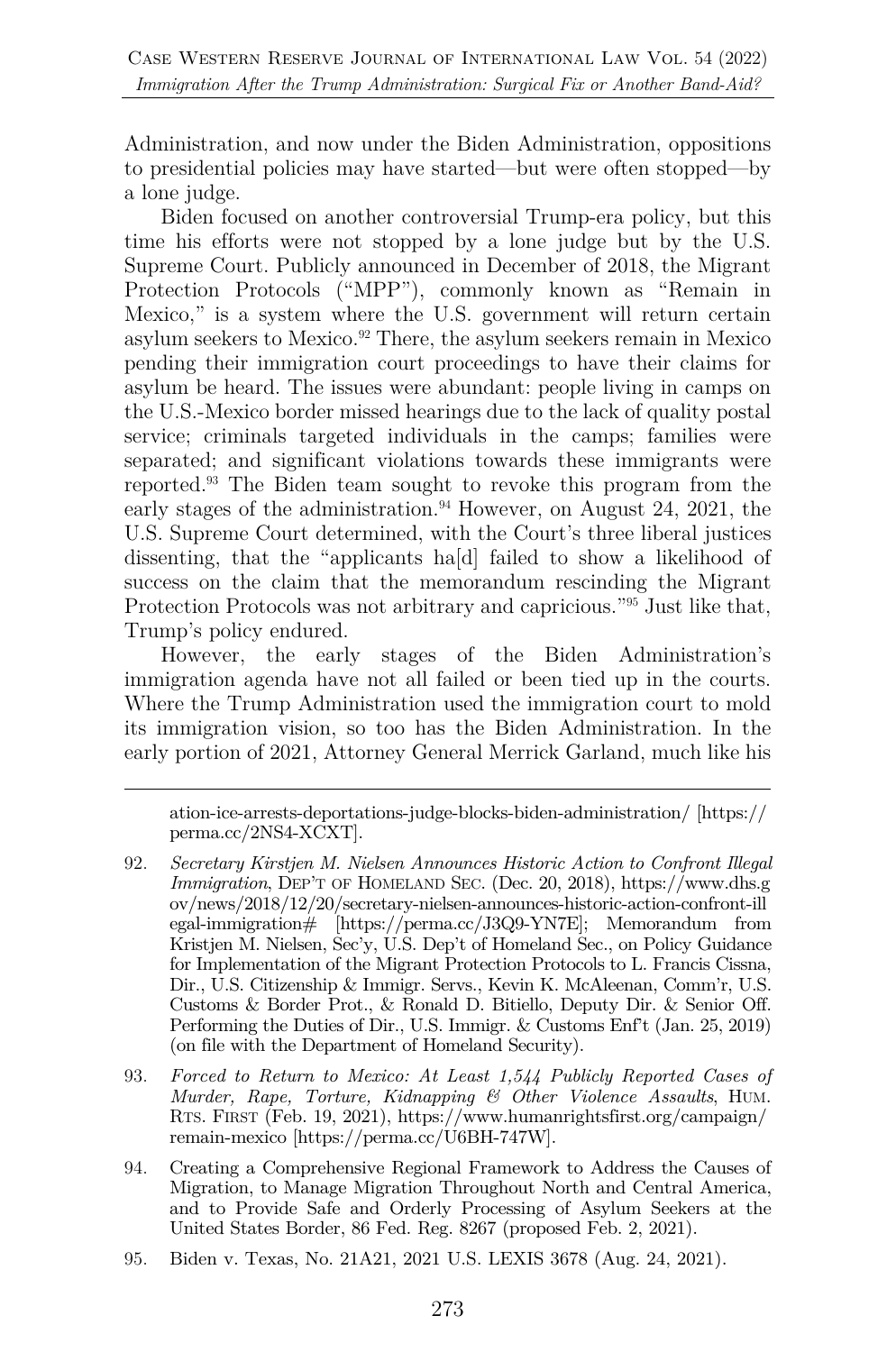predecessors, issued several opinions greatly impacting immigration law while striking at Trump-era changes.

On June 16, 2021, Attorney General Garland issued two precedential decisions with names familiar to immigration practitioners. In yet another holding for the Respondent in the *Matter of A-B-* saga, he held that the rulings in *A-B- I* from 2018 and *A-B- II* from 2021 were no longer to be followed and are "vacated in their entirety."<sup>96</sup> That case, which was first taken into consideration by Attorney General Sessions, created the foundation of the Trump-era immigration policy for asylum. Far too often, immigration judges and USCIS asylum officers, trained under the holding of 2018 *Matter of A-B-*, simply dismissed and denied asylum claims based on the analysis therein.<sup>97</sup> Now, this is no more. On that very same date, Attorney General Garland struck down another controversial Trump-era case finding that *Matter of L-E-A-* and *Matter of L-E-A- II* are vacated in its entirety "so as to return the immigration system to the preexisting state of affairs."98

The Attorney General did not stop there. In *Matter of Cruz-Valdez*<sup>99</sup> he reinstated Administrative Closure,<sup>100</sup> a tool that allowed judges to remove active cases from their dockets or temporarily pause proceedings often times to allow the respondent to seek collateral relief or for purposes of judicial economy.101 This tool, allowed through prior BIA authority in *Matter of Avetisyan*, <sup>102</sup> and *Matter of W-Y-U-*, <sup>103</sup> was in direct contrast to the Trump Administration's quota system and need to finalize cases. Holding that the Trump policy under *Matter of Castro-Tum*<sup>104</sup> departed from a long-standing practice, yet another Trump-era immigration policy, implemented through the immigration court system, was gone.

- 98. L-E-A, 28 I. & N. Dec. 304 (A.G. 2021).
- 99. Cruz-Valdez, 28 I. & N. Dec. 326 (A.G. 2021)
- 100. *Id.* at 329.
- 101. *See* Andrew R. Arthur, *AG Garland Resurrects Administrative Closure in Immigration Courts*, CTR. FOR IMMIGR. STUD. (July 17, 2021), https://cis.org/Arthur/AG-Garland-Resurrects-Administrative-Closure-Immigration-Courts [https://perma.cc/7ZJU-5MBH].
- 102. Avetisyan, 25 I. & N. Dec. 688 (BIA 2012).
- 103. W-Y-U-, 27 I. & N. Dec. 17 (BIA 2017).
- 104. *Compare* Castro-Tum, 27 I. & N. Dec. 271, 294 (A.G. 2018) *with* Cruz-Valdez, 28 I. & N. Dec. 326 (A.G. 2021).

<sup>96.</sup> A-B-, 28 I. & N. Dec. 307 (A.G. 2021).

<sup>97.</sup> *See Matter of A-B- Considerations*, IMMIGRANT LEGAL RES. CTR. (Oct. 2018), https://www.ilrc.org/sites/default/files/resources/matter\_a\_b\_c onsiderations-20180927.pdf [https://perma.cc/7C3H-LKLQ].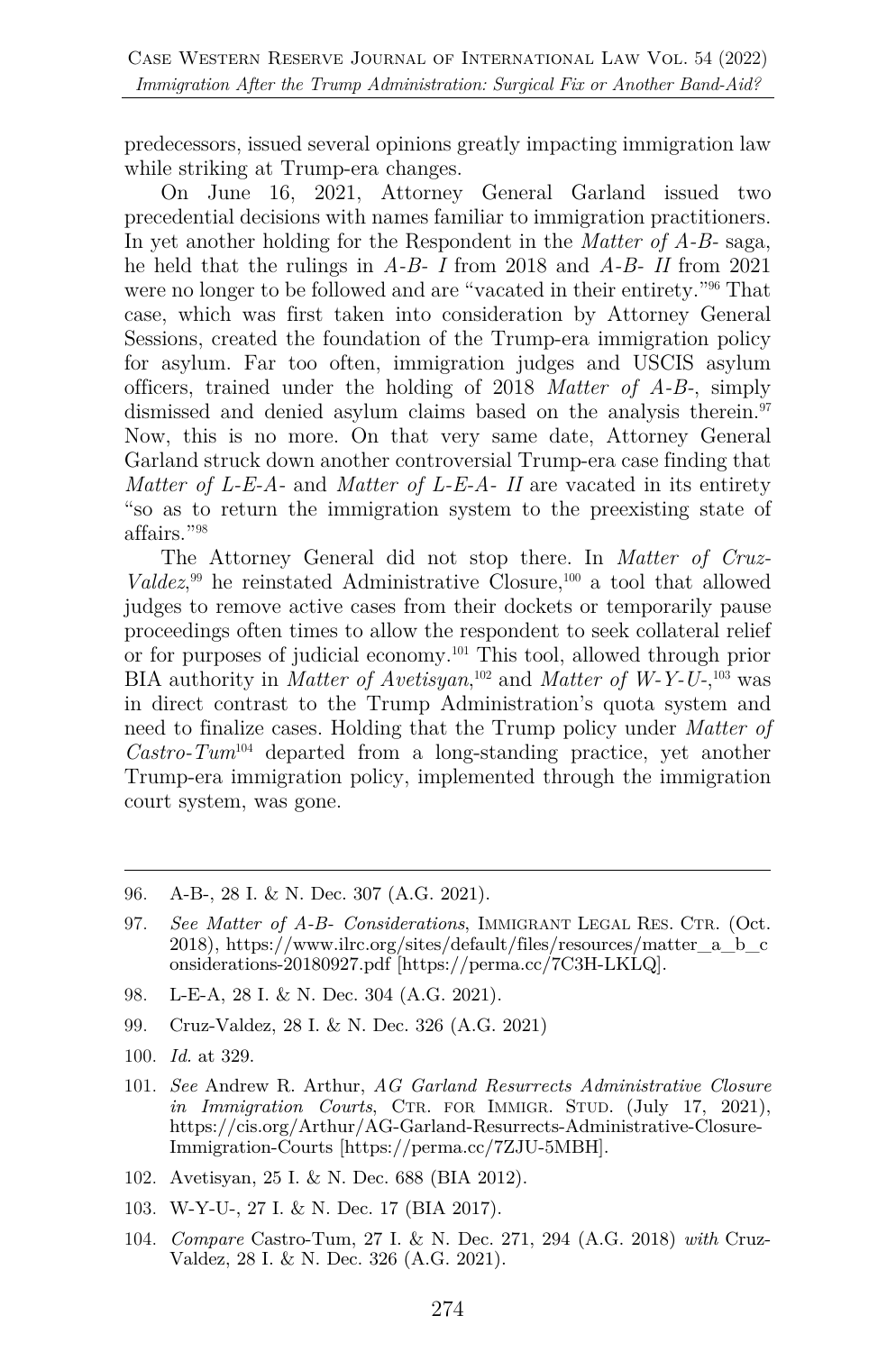So, much like his predecessor before him, President Biden, through the authority granted to the Attorney General, has used the immigration court system to further his objectives. These cases issued during his first seven months in office were a significant blow to the Trump Administration's efforts over the past four years.

IV. Meet the New Boss, Same as the Old Boss?

While immigration advocates and practitioners cheer the policies and vision of the Biden Administration, criticism remains.

One source of such criticism is Title 42.105 Due to the COVID-19 pandemic, on March 20, 2020, the Department of Health and Human Services ("HHS") issued an emergency regulation which was used, in turn, by U.S. Customs and Border Protection ("CBP").<sup>106</sup> Section 265 of U.S. Code Title 42 permits the Surgeon General of the HHS to "prohibit . . . the introduction" into the United States of individuals when the Surgeon General believes that there is "serious danger of the introduction of [a communicable] disease into the United States."107 Implemented under the Trump Administration to combat the transmission of COVID through our borders, many believed that the rule was another Trump immigration restrictionism policy, albeit done through another agency.108

Title 42 allows any customs officer patrolling the southern border, including CBP officers, to employ CDC orders.109 This one, "prohibit[ing] . . . the introduction" means exactly what it says: it prohibits individuals from entering the United States. While a controversial policy to some, the Biden Administration is in fact now supporting it. $110$  While the guise is to combat COVID, the CDC temporarily suspended the entry of noncitizens:

- 106. *A Guide to Title 42 Expulsions at the Border*, AM. IMMIGR. COUNCIL (Mar. 29, 2021), https://www.americanimmigrationcouncil.org/research/guidetitle-42-expulsions-border [https://perma.cc/7K9E-ANV3].
- 107. 42 U.S.C § 265.
- 108. *See, e.g.*, Annika Kim Constantino, *Biden Administration Appeals Judge's Order to Stop Expelling Migrants Under Trump-Era Pandemic Policy*, CNBC (Sept. 17, 2021), https://www.cnbc.com/2021/09/17/bide n-administration-appeals-order-to-stop-expelling-migrants-under-trumpera-covid-policy.html [https://perma.cc/H4HS-7W3C]; *Q&A: US Title 42 Policy to Expel Migrants at the Border*, HUM. RTS. WATCH (Apr. 8, 2021), https://www.hrw.org/news/2021/04/08/qa-us-title-42-policy-expel-migr ants-border [https://perma.cc/P4E6-UHU8].
- 109. AM. IMMIGR. COUNCIL, *supra* note 106.
- 110. *See, e.g.*, Molly O'Toole, *Biden Promised Change at the Border. He's Kept Trump's Title 42 Policy to Close It and Cut Off Asylum*, L.A. TIMES

<sup>105.</sup> 42 U.S.C § 265.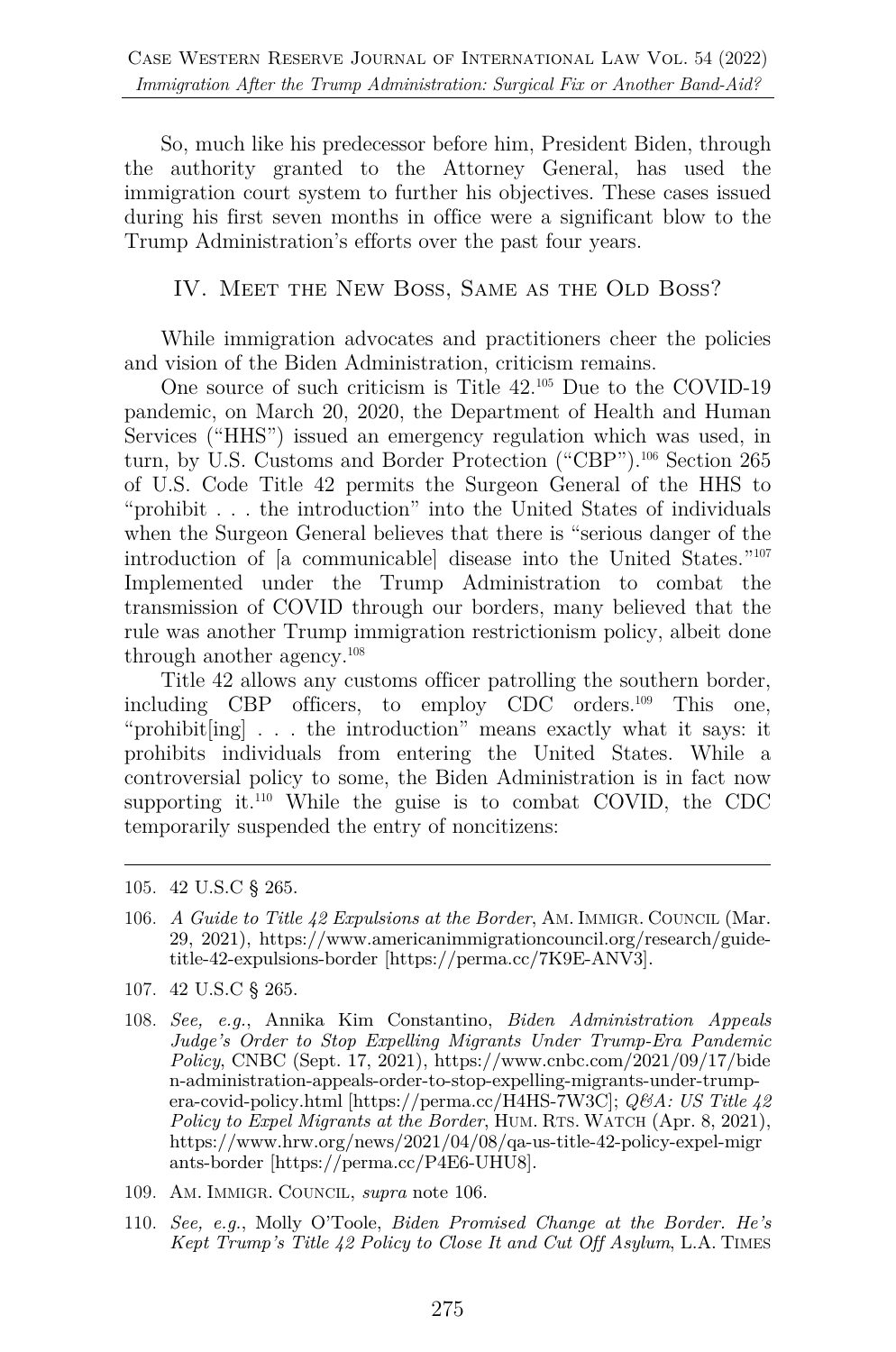based on the Director's determination that introduction of such noncitizens, regardless of their country of origin, migrating through Canada and Mexico into the United States creates a serious danger of the introduction of COVID-19 into the United States, and the danger is so increased by the introduction of such noncitizens that a temporary suspension is necessary to protect the public health.<sup>111</sup>

Border apprehensions surpassed one million in June 2021.<sup>112</sup> In June alone, 188,829 persons attempted to enter the southern border—a five percent increase from May.113 With the numbers of border crossings at the U.S. southern border increasing daily and with monthly records being set seemingly every month, the Biden Administration announced on July 30, 2021 that it would continue to fast track the removal of individuals under Title 42.114 This announcement left many questioning whether Trump or Biden was in office. Many feel that Title 42 is a cover for yet another restrictive policy of our nation's immigration laws.115 If so, why would the Biden Administration support a policy such as this? Simply stated, if noncitizens cannot come in due to COVID, then they will be returned and will have no chance for asylum. As a result, the Texas Civil Rights Project, Refugee and Immigrant Center for Education and Legal Services ("RAICES"), Center for Gender & Refugee Studies, Oxfam,116 American Civil Liberties Union

(Mar. 19, 2021, 5:12 PM), https://www.latimes.com/politics/story/2021- 03-19/a-year-of-title-42-both-trump-and-biden-have-kept-the-border-clos ed-and-cut-off-asylum-access [https://perma.cc/5UHE-86FP].

- 111. *CDC Extends Order at the Southern and Northern Land Borders*, CTR. FOR DISEASE CONTROL & PREVENTION (Aug. 2, 2021), https://www.cdc. gov/media/releases/2021/s080221-southern-northen-land-borders-orderextended.html [https://perma.cc/SH24-2EUL].
- 112. *See, e.g.*, Maria Sachetti, *U.S.-Mexico Border Apprehensions for the Fiscal Year Surpassed 1 Million in June*, TEX. TRIB. (July 16, 2021, 4:00 PM), https://www.texastribune.org/2021/07/16/us-mexico-border-appreh ensions-how-many/ [https://perma.cc/BBV5-LA3B].
- 113. *CBP June 2021 Operations Update*, U.S. CUSTOMS & BORDER PROT. (July 16, 2021), https://www.cbp.gov/newsroom/national-media-release/cbpannounces-june-2021-operational-update [https://perma.cc/MP2N-RG48].
- 114. Myah Ward, *Biden Administration Resumes Fast-Track Deportation Flights*, POLITICO (July 30, 2021, 6:33 PM), https://www.politico.com/news /2021/07/30/biden-resumes-deportation-flights-501881 [https://perma.cc/ AC8U-2VRV].
- 115. *See, e.g.*, Associated Press, *Federal Judge Halts Use of Health Order to Expel Migrant Families Along the Border*, NBC NEWS (Sep. 16, 2021, 8:30 PM), https://www.nbcnews.com/politics/politics-news/federal-judge-halts -use-health-order-expel-migrant-families-along-n1279404 [https://perma.cc /5NZR-H43A].
- 116. *See, e.g*., Constantino, *supra* note 108.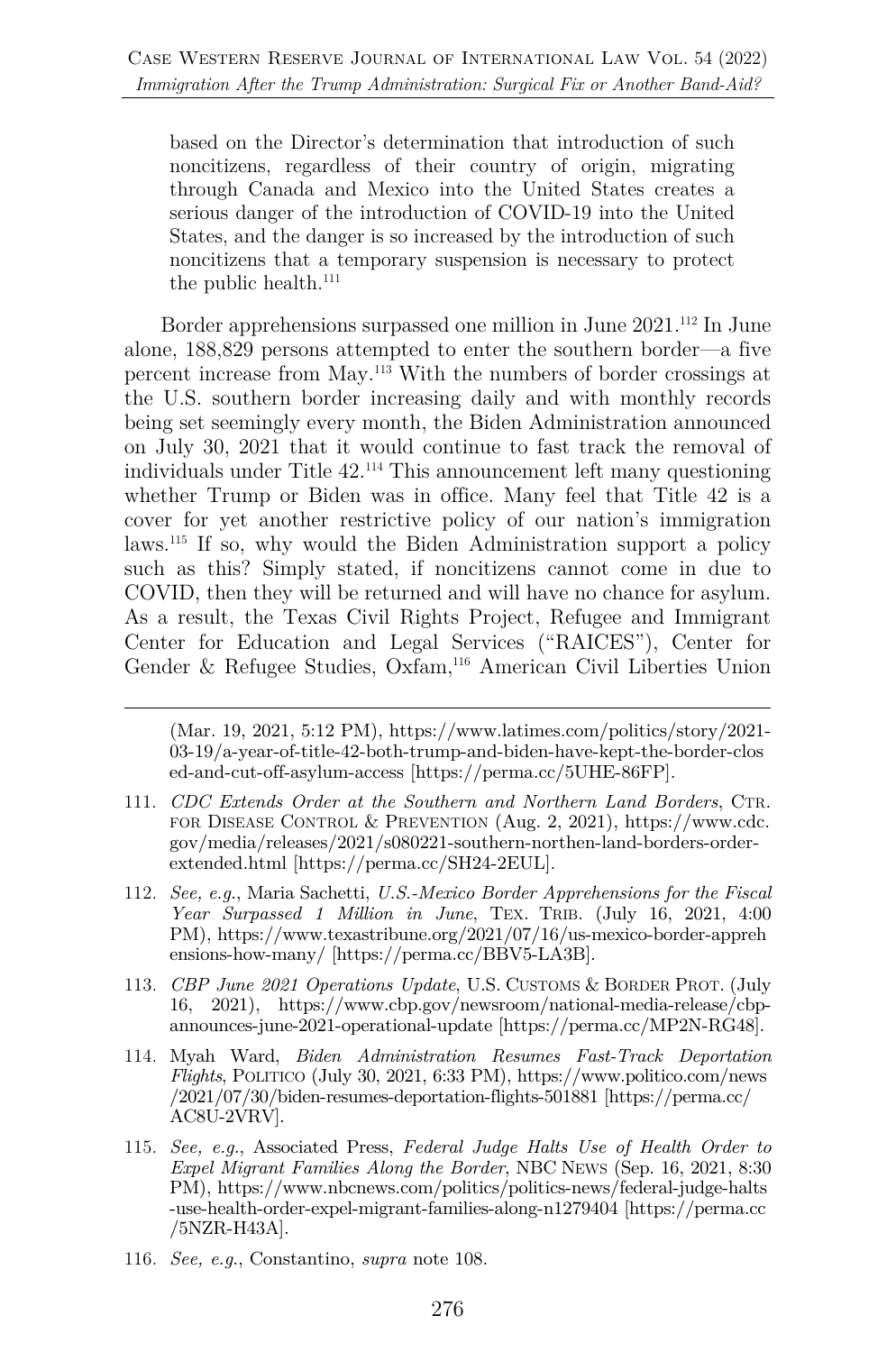of Texas, and American Civil Liberties Union of the District of Columbia have sued the Biden Administration to end the policy.117

The criticism does not stop at Title 42 for many. Advocates are questioning the financial support and budget for ICE under Biden's 2022 budget proposal.118 Shortly after taking office, Biden said to a crowd at a rally in Georgia that demanded ICE reform (with some calling to abolish the agency altogether): "I agree with you. I'm working on it, man. Give me another five days."119 Yet, on May 29, 2021, when President Biden outlined his first proposed budget, this promise did not stand. <sup>120</sup> In his proposal, funding for ICE did not go down but in fact remained the same, despite the Biden Administration's enforcement priorities, while border patrol funding was budgeted to increase over  $6\%$ <sup>121</sup> These numbers were unexpected from those who had faith in Biden's immigration vision. But, mixed messages from the current administration were not expected by those who expected more.

A large portion of this Comment discussed how we got here, especially under the immigration court system and the judicial hires under Trump. Here too, little has changed under Biden. To be sure, shortly after taking office, the aforementioned James McHenry was removed from his position and replaced with Jean King, as Acting Director of the Executive Office for Immigration Review.<sup>122</sup> Since then, it seems to some that little has been done. In fact, the Department of Justice's first announcement of immigration judge appointments under

- 117. *See, e.g.*, Claire Hansen, *ACLU, Other Groups Resume Lawsuit Seeking to End Title 42 Border Order*, U.S. NEWS & WORLD REP. (Aug. 2, 2021), https://www.usnews.com/news/national-news/articles/2021-08-02/acluother-groups-resume-lawsuit-against-biden-administration-seeking-to-end -title-42-border-order [https://perma.cc/ELC9-33L3].
- 118. *See, e.g.*, Caroline Simon, *Advocates Chide Biden Over ICE Funding Plan*, ROLL CALL (June 8, 2021, 5:29 AM), https://www.rollcall.com/2021 /06/08/advocates-chide-biden-over-ice-funding-plan/ [https://perma.cc/23 HD-SBNP].
- 119. *E.g*., Brett Samuels, *Biden Speech Interrupted by Protestors*, THE HILL (Apr. 29, 2021, 6:43 PM), https://thehill.com/homenews/administration /551082-biden-speech-interrupted-by-protesters [https://perma.cc/62PJ-TTJB].
- 120. *See* OFF. MGMT. & BUDGET, EXEC. OFF. PRESIDENT, BUDGET OF THE UNITED STATES GOVERNMENT, FISCAL YEAR 2022 (2021).
- 121. Aaron Reichlin-Melnick, *Biden's First Budget Is a Missed Opportunity to Overhaul Immigration Enforcement*, IMMIGR. IMPACT (June 1, 2021), https://immigrationimpact.com/2021/06/01/bidens-first-budget-immigrati on/#.YVnVAUbMKcZ [https://perma.cc/B9KM-R4FB].
- 122. Raymond G. Lahoud, *James McHenry, Trump Appointed Head of Immigration Courts, Replaced by Jean King*, NAT'L L. REV. (Feb. 11, 2021), https://www.natlawreview.com/article/james-mchenry-trump-ap pointed-head-immigration-courts-replaced-jean-king [https://perma.cc/ YU4S-2WUR].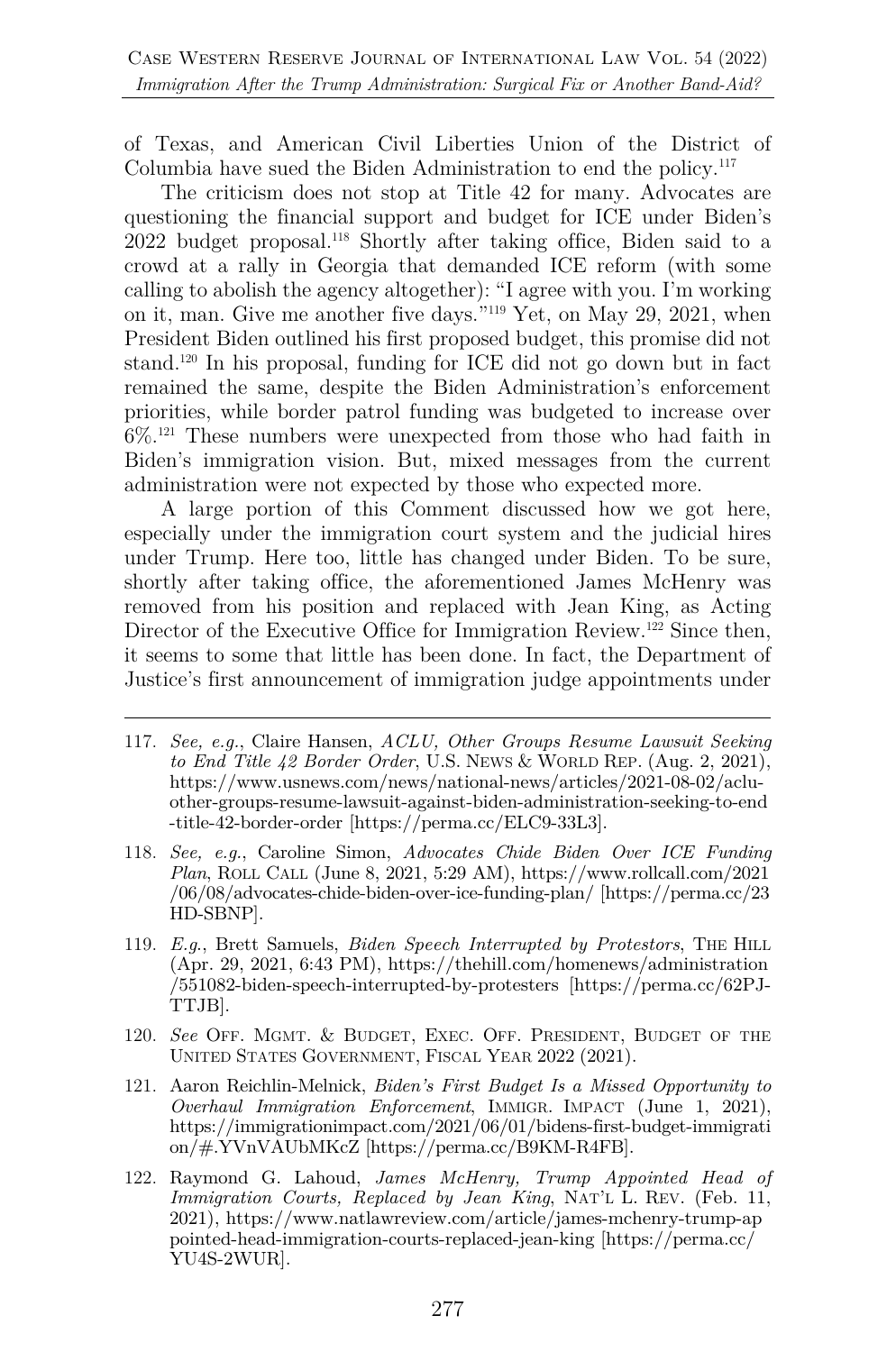Biden saw seventeen new judges.123 Of those seventeen, only one did not previously work for ICE or as a prosecutor.<sup>124</sup> To be sure, these judges may have applied during Trump Administration or were in the queue for a position before the Biden Administration transition. On July 16, 2021, ten more judges were appointed. Of those ten, only five were previously employed as prosecutors.<sup>125</sup> Perhaps a change, finally, in the make-up of those who are charged to rule on our immigration laws.

#### V. Conclusion: Where Do We Go from Here?

Realistically, our nation's immigration law has not fundamentally changed since the passage of the Illegal Immigration Reform and Immigration Responsibility Act (commonly referred to as "IIRAIRA"), which became effective on April 1, 1997 during the Clinton Administration.<sup>126</sup> Since then, five presidential administrations have been in Washington and here we are, still waiting for the fix.

Sure, presidential policies have been issued, enforced, and rescinded over the years. Judges were hired, judges retired, and Attorneys General<sup>127</sup> used their authority to issue precedent decisions impacting immigration law and analysis. Immigrants have entered the United States and have been deported from the United States. Businesses have employed immigrants and businesses have been sanctioned for violating immigration laws.

America's immigration train has been moving, but let us be honest: where is it going? "The immigration system is broken" is oft-repeated, and do we really want to remain on this broken track? It is entirely fair to ask for a system with secure borders coupled with a court system that is independent of the winds of Washington politics. It is fair to seek a system that permits the best and brightest to enhance our

- 124. *See* U.S DEP'T OF JUST., EXEC. OFF. OF IMMIGR. REV., EOIR ANNOUNCES 17 NEW IMMIGRATION JUDGES (May 6, 2021).
- 125. *See* U.S DEP'T OF JUST., EXEC. OFF. OF IMMIGR. REV., EOIR ANNOUNCES 10 NEW IMMIGRATION JUDGES (July 16, 2021).
- 126. *See 5 Things to Know About . . . Immigration*, CASE W. RSRV. UNIV.: THE DAILY (June 25, 2021), https://thedaily.case.edu/5-things-to-know-aboutimmigration/ [https://perma.cc/MD4G-65PE].
- 127. Some Attorneys General clearly used their authority to impact immigration policy more than others. *See* SARAH PIERCE, MIGRATION POL'Y INST., OBSCURE BUT POWERFUL: SHAPING U.S IMMIGRATION POLICY THROUGH ATTORNEY GENERAL REFERRAL AND REVIEW 3 (2021).

<sup>123.</sup> *See* Igor Derysh, *"Is Steven Miller Still in Charge?": Biden's First Immigration Court Appointees Are All Trump Picks*, SALON (May 11, 2021, 5:50 AM), https://www.salon.com/2021/05/11/is-stephen-miller-still-in-cha rge-bidens-first-immigration-court-appointees-are-all-trump-picks/ [https:// perma.cc/JA2V-3CQU].